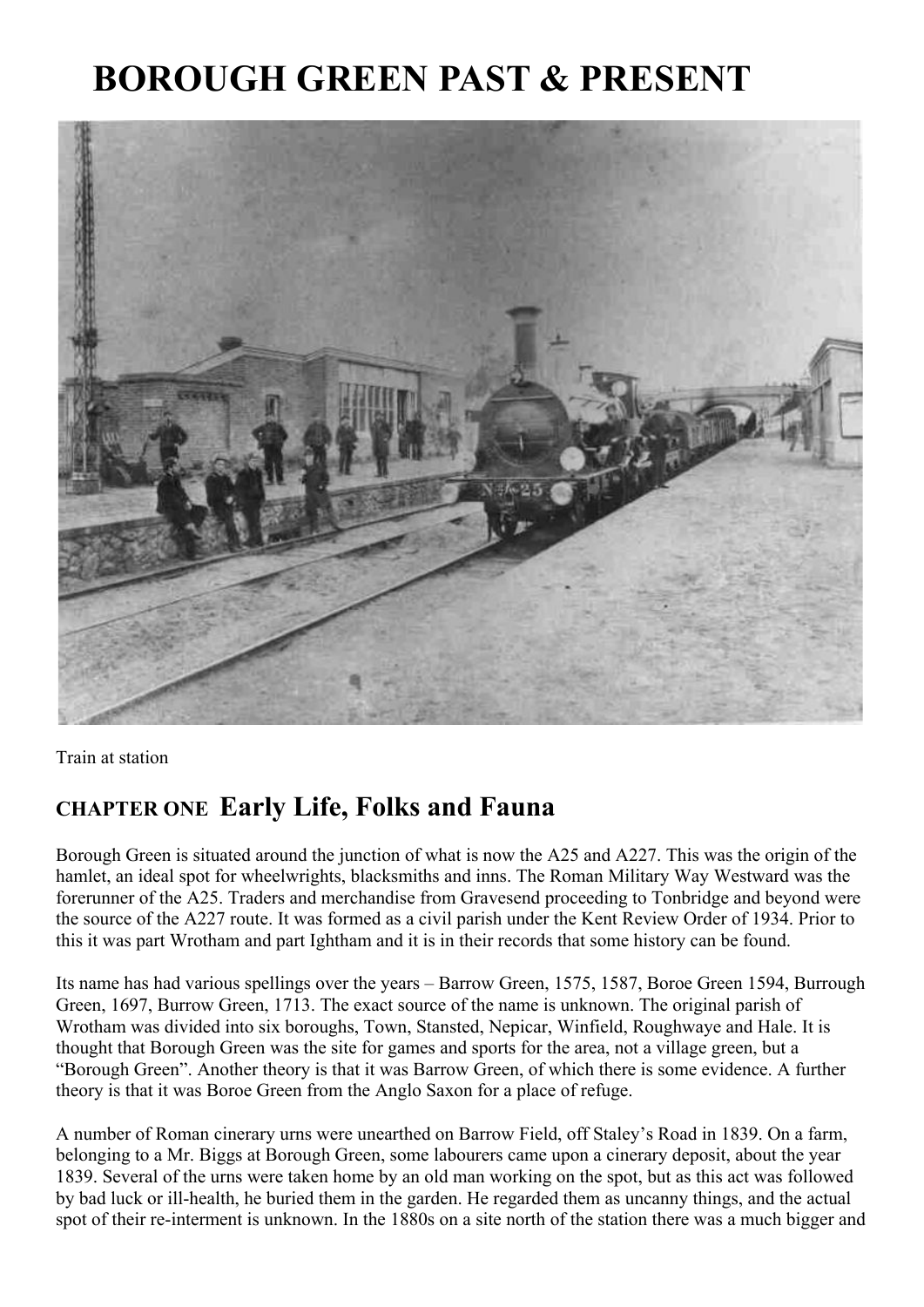more important find. Sand was being excavated here and in 1899 a local archaeologist, Mr. Benjamin Harrison of Ightham, heard of some funeral urns. The owners had been destroying the remains as they were uncovered. Mr. Harrison persuaded them to stop and he called in Mr. George Payne, F.R.S., F.A.I. He identified them as Roman. There had been rows of them six feet apart and two feet deep. He made a list of those salvaged, some whole, some broken. The list is as follows:

1. Cinerary urn of red-brown ware containing calcined bones.

Height 12 ins, diameter 8 3/4 ins.

- 2. Ditto. Height 12 ins diameter 10 ins
- 3. Ditto. Height 12 ins, diameter 7 3/4 ins
- 4. Ditto. Much broken.
- 5. Patera of pseudo-Samian ware.
- 6. Ditto with leaf pattern.
- 7,8,9 Paterae of ditto, plain and broken.
- 10. Vase of Upchurch ware, ornamented with the usual dot pattern.

Height 6 18 ins, diameter 5 ins.

11. Ditto with square group of dots arranged diamond wise and repeated six times round the body of the vessel.

Height 4 5/8 ins, diameter of bulge 31/8 ins, mouth 2 ins, base 1 1/4 ins

12,13 . Vase of same ware, in fragments.

14. Cup of pseudo-Samian ware.

15,16. Goblets of red ware, in fragments.

Further deeper excavations revealed Belgic remains circa 100 BC. Certainly Borough Green had some Ancient Britons. At Stangate Quarry in July 1953 Messrs. C. Lowes and E. Maynard unearthed a Belgic cremation burial, now in Maidstone Museum.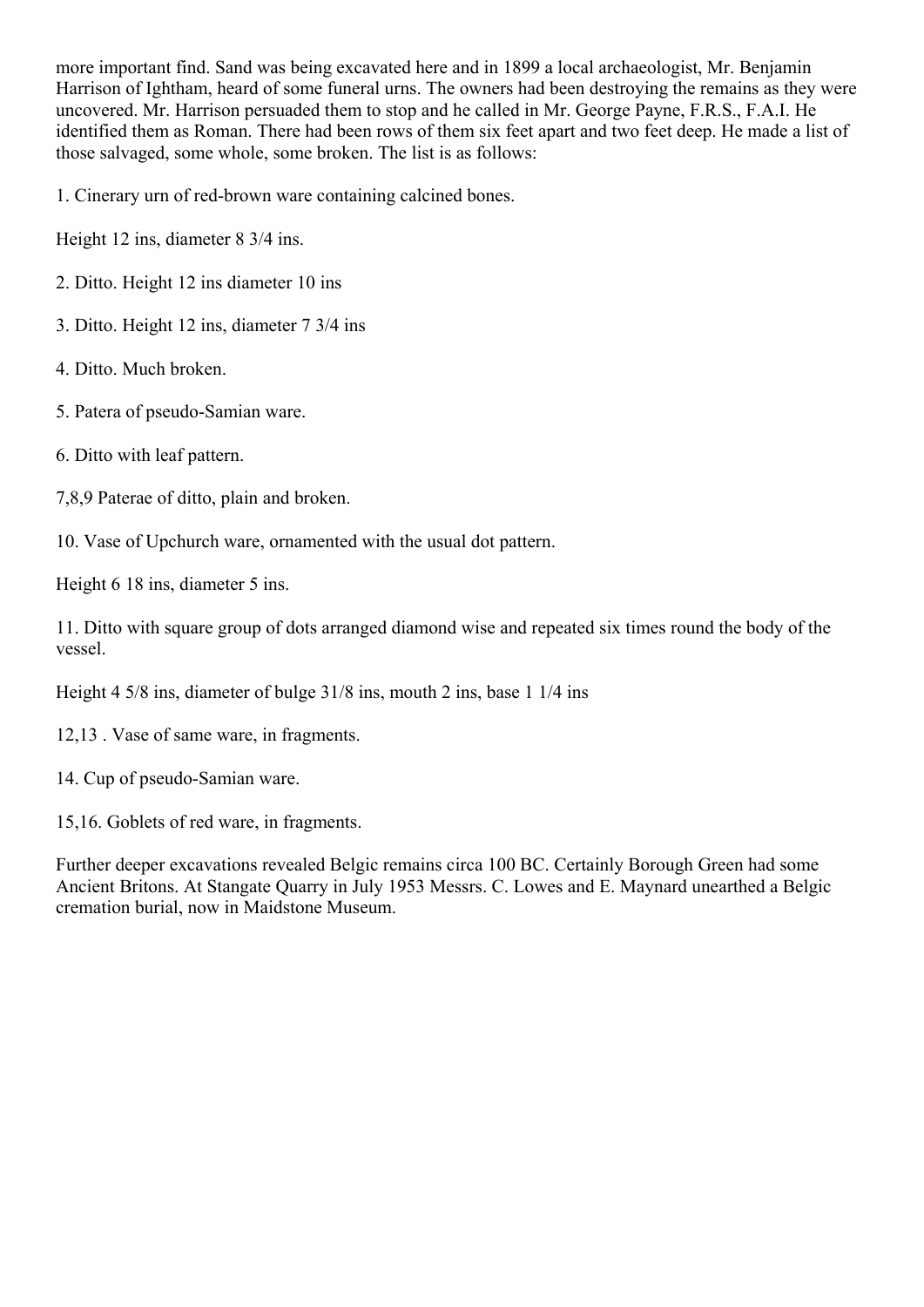

*The Ossiferous Fissures of the Valley of the Shode*

In 1891 a ragstone quarry was re-opened, south of the A25. Large underground fissures were found and the owner, William Pink, called in experts from the R.G.S.,Over 100 species of vertebrates were identified. At the time it was the greatest discovery of such remains.

The photo was taken in 1894 on that part of the quarry at Basted called the Isles, now worked out. The exploration of the fissures was carried out by Messrs. B. Harrison, W.J. Newton Abbott, H.J. Osbourne White and E.T. Newton. Results were published in the Quarterly Journal of the Geological Society Vol. 1, page 171 and 188. Fauna and the bones of hundreds of animals were identified and thirty types of mollusca and eighty-four species of vertebrate were recognised. The vertebrates included among others mammoths, woolly rhinoceros, wolves, Norwegian and Arctic lemmings, brown bears, giant polecats, spotted hyenas, Siberian voles. Many of these are extinct, some are now only found in cold climates and others remain as indigenous species. Most date from the Pleistocene era, that is within the last million years, but some fossils may date from the Pliocene period and be up to 12 million years old. Both the River Shode and the now small stream from Borough Green washed into these fissures which were much larger then as the valleys themselves make plain. The landscape was also moulded by the Ice Age and its passing.

These fragments show the great variety in prehistoric life in the area. For a fuller account of this subject the reader is referred to the late F.J. Bennet's book on Ightham. The prevalence of sand, ragstone and clay gave prosperity to the village and the arrival of the railway in 1874 boosted this trade tremendously. The former site of the famous Wrotham Slipware pottery is now within the parish bounds. It flourished from 1620 – 1718. One potter named John Eaglestone had descendants still owning land here in 1877, next to what is now Tudor Cottage on the Wrotham Road. Jugs, tygs, candlesticks, breakers, dishes and posset pots can be seen in many museums across the world. The Glaisher collection at the Fitzwilliam is the largest.

There was a white sand quarry on the site of the station and itinerant traders used to hawk the sand to publicans for floor coverage around the spitoons. The fertile loam in the area supported several farms (alas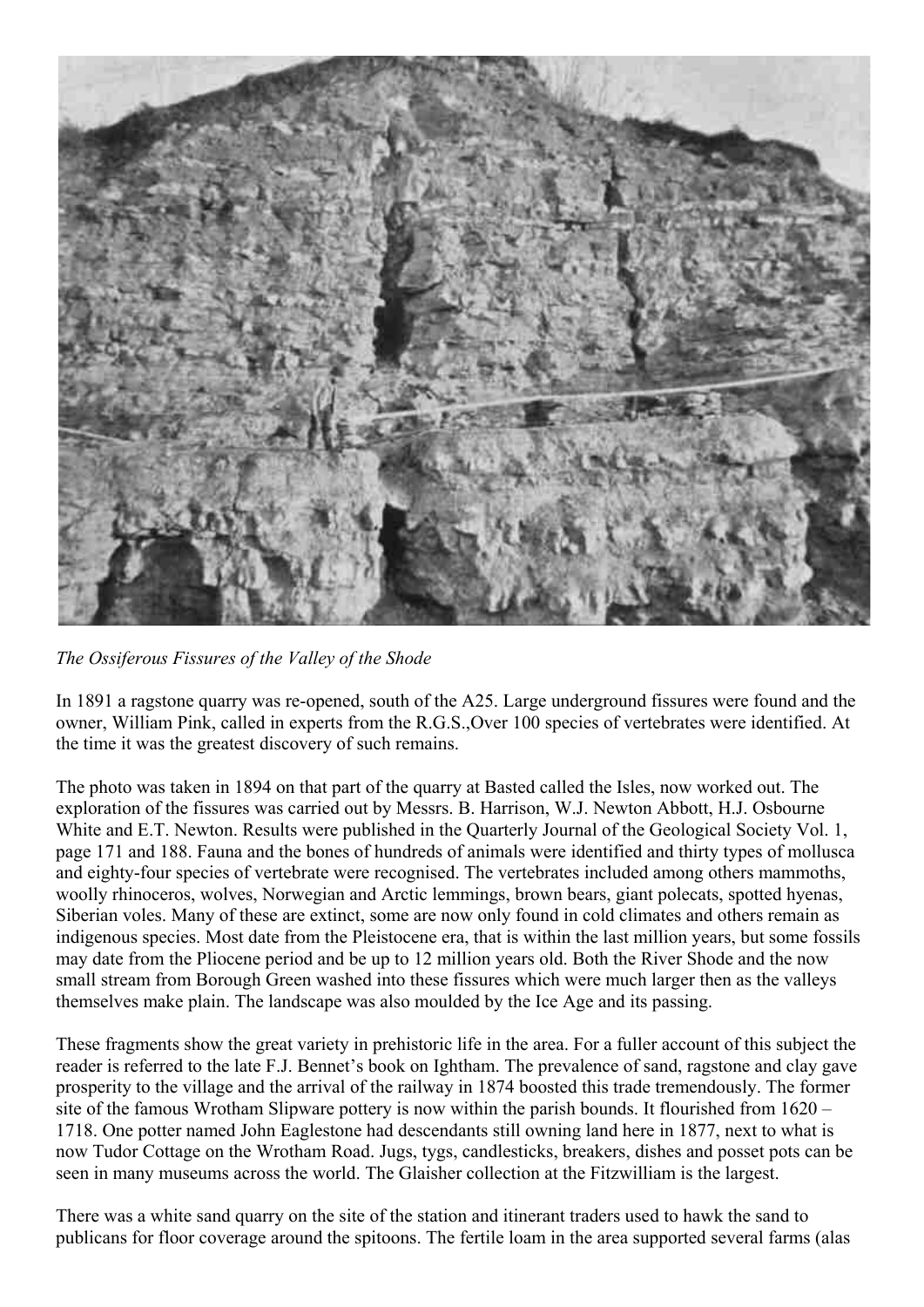now built on) which gave employment to many families. Hops, fruit and cereals were the main crops. In 1573 the Virgin Queen passed through here on her way from Knole to Birling.

#### **Public Houses**

Further proof of Borough Green's early origins can be found in the history of the ale houses. The Red Lion, formerly the White Bear, has been traced back to the 1500s. On 19 April 1586 Richard Chowning, being a common ale house keeper at Borough Green allowed in his house the unlawful game of common dicing, and was fined 2s 0d. On 4 October 1604 Richard Chowning, for not removing a stranger, was fined 3s 4d. The Black Horse, originally named the Bull, had a landlord named William Walters. On 5 April 1592 he was fined 3s 4d for harbouring a stranger. Two years later on 17 October he assaulted Walter Stayley of Ightham and drew blood. He was fined 3s 4d. The Licensed Victuallers Registers start at 1753, 1872 and 1903 as and when new laws were issued. Many inns appear as license renewals, including beer houses from 1872. Publicans were important figures in those days and quite often held the office of Village Constable, serving on the Vestry controlling the village. Their names appear in old records, handling building repairs and providing transport. They and their descendants held the property for generations. Most sales and auctions of land etc took place at licensed houses. In later years the Wrotham Urban District Council used to meet at the Railway Hotel on the last Monday in the month on or before the full moon.

Convictions against landlords were few. One mine host not too far from Borough Green in the 1900s was convicted of being drunk on the highway. The Inspector of Registers crossed it out at the next Sessions. He had to commit it on his premises for this to be recorded against him. One other was convicted of selling whisky 60% under proof. Whisky, gin and brandy were selling at three shillings and one penny a bottle in the 1890s.

As previously mentioned the Red Lion, then the White Bear, was in existence in 1586. In 1694 Thomas Haley, landlord, was "paid one shilling for Ye Queens Burial" ( Mary II, wife of William III). In 1753, when the Register opened, William Haley was mine host. An entry in Wrotham Church records a birth, "Sarah, natural daughter of Sarah Welch, the reputed father, Thomas Hawley at the Bear Inn." The premises up until 1934 were in Ightham Parish. On 31 December 1902 Mr. Arthur Russell, landlord, had a silver medal presented to him as Primo, Royal Ancient Order of Buffaloes, the membership of which was over 150!

The Black Horse Inn was formerly called the Bull. The 1753 Register opens with William Walters as landlord, quite probably from the same stock as the Walters at the Bull in 1592. From Wrotham records we have "The Parish Constable, June ye 8 1748, William Walters for paid and Ascitance and for carting the woman to Meddistone Gaol, for eating and drinking three and sixpence." William Walters died in 1774 and his wife Elizabeth held the license until 1795, when she died of the smallpox aged 80. A Robert Evenden changed the name to the Black Horse in 1804. I have a list of all the landlords of this inn from 1753 to the present day.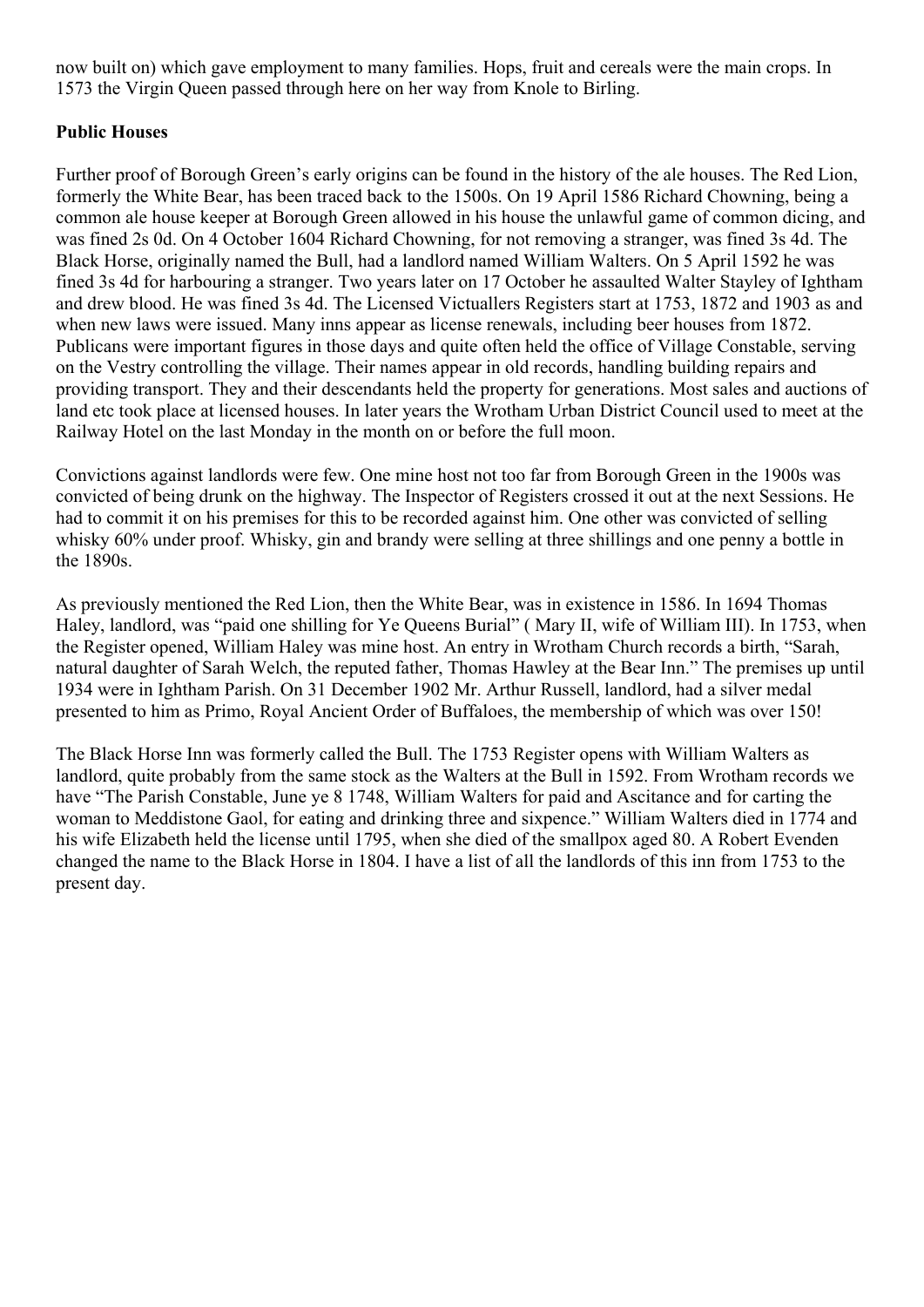

*The Old Black Horse, demolished 1901*



*The Rock Tavern, 1901, landlord Mr. C. Ransley*

Under the Enclosure Act of 1814 a sale of 15 acres of waste land was held at the Bull Hotel in Wrotham in 1815. A William Williams paid £60 for 2 acres. He subsequently built the Fox and Hounds and in 1837 we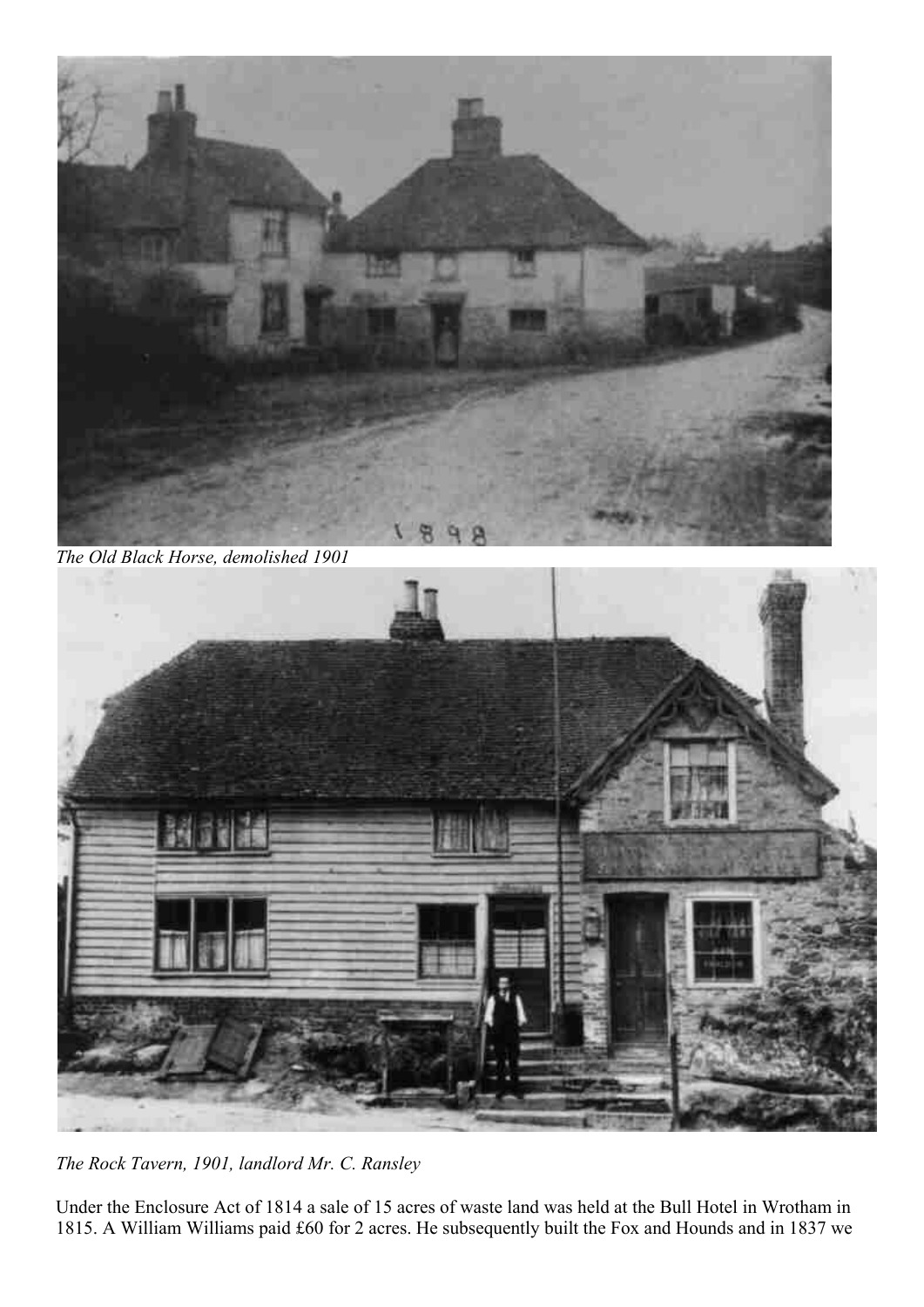find Rebecca Williams having a six day beer house. In 1872 it was owned by a Mr. Biggs, William Eversfield being the landlord. In 1900 it was owned by Walter Morgan of Nepicar Brewery. William Eversfield was a wheelwright, his wife was Jane. They had three daughters and one son. They also had a lodger, a retired grocer from Marden. William probably worked for Henry Malyan whose premises were behind Knole Cottage. Henry is buried in the chapel cemetery.

The Rock Public House is shown on the 1841 Tythe map, described as a chapel, owners being Trustees. The actual chapel was a building with a steeple and bell tower, demolished in 1904 when Mr. A. Russell built the Laurels. Later Poor Relief records name it as a Friends Meeting House. The 1891 census calls it the Chapel House, occupied by William and Maria Mercer. In the 1872 Register it is a beer house with Mary Cheeseman in charge. Presumably she had a husband, so the premises opened between 1861-1872. Alas in 1993 the site has gone to the developer.

The Railway Hotel is much younger, built circa 1878. The first landlord shown in 1879 is James Edward Shrubsole who was also mine host of the Bull at Wrotham. Henry Simonds of Crouch House was the first owner followed by Style and Winch. One of the stables was used for some years as a mortuary by the Wrotham Urban D.C. A feature of the place was a magnificent Chile Pine which unfortunately fell victim to the hurricane of October 1987.

#### **Wrotham Town Surveyors Book**

1776 – 1796

A list of the inhabitants liable for duty according to their respective dues and work done. Surveyors were appointed each year by the Vestry to collect rents which were actually rates applied to freehold property owners. At the end of the year the books were inspected by the magistrates. Many publicans are named as paying rents and finding the necessary labour.

Many names are still with us: Bennett, Crowhurst, Chalklin, Edmeads and Hubble to name but a few. Workers were :

Mick Whiffen paid £6 16s 6d for 91 days works;

Mr. Bennett paid 6s 6d for the hire of his horse and cart and three loads of stones;

Mr. Chapman paid £4 16s 9d for 64 days and his boy £1 18s 9d for 79 days.

Borough Green Road and Thong Lane were constantly being repaired. A labourer was paid 1s 6d per day, boys at the rate of 9d. In 1786 the rent was extended to every house and many amounts of 2d are listed. Each surveyor recorded their work in beautiful copper plate writing.

#### **Social Conditions**

#### **Snippets from earlier years**

Poor House

The cottages on the right at the top of Quarry Hill Road were used for this purpose.

The Wrotham Overseers were rated:

1729 The Officer of the Parish for the Workhouse at Borough Green 15s 0d

1786 Paid Mr. Wells for the Wrotham Turnpike £3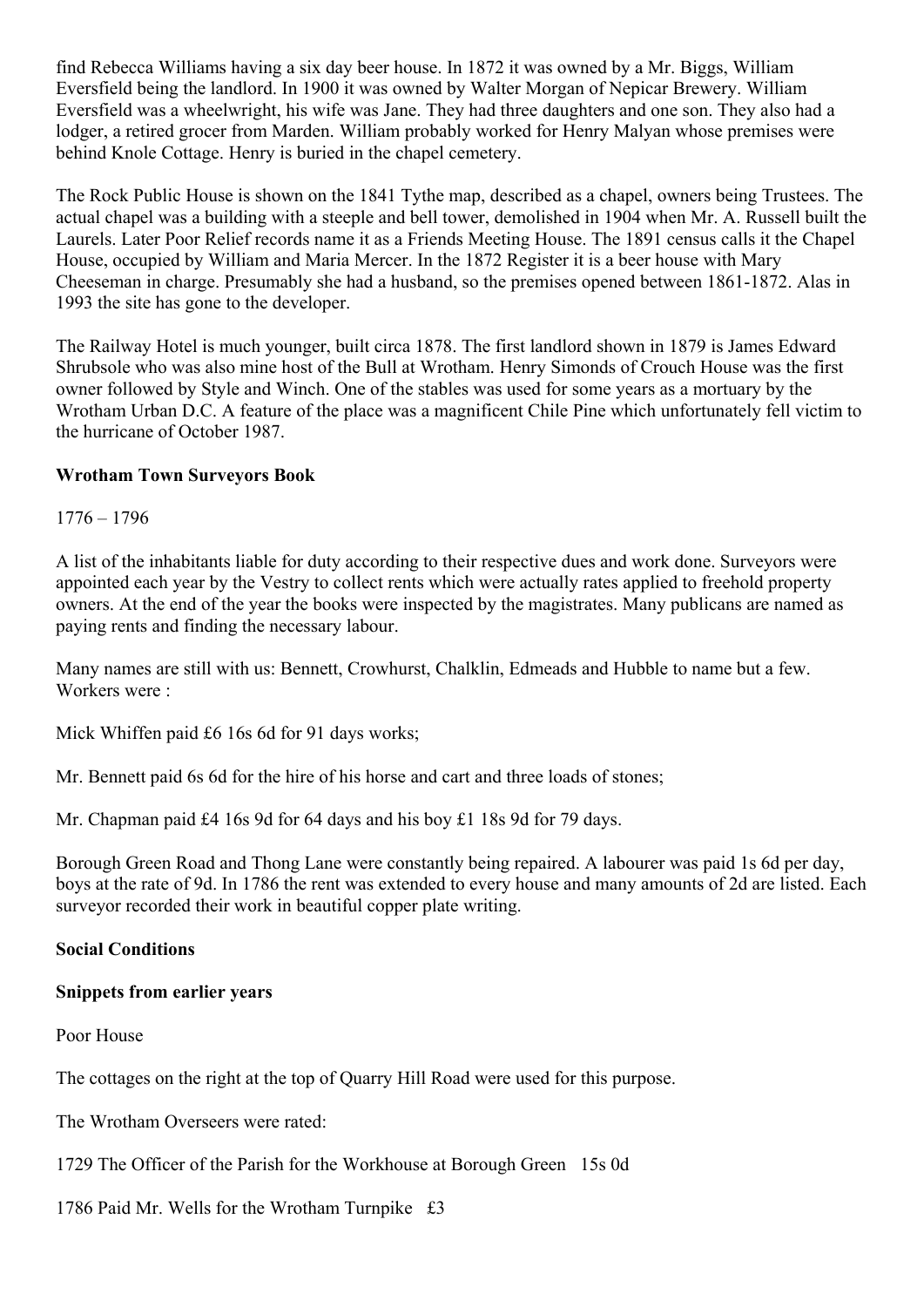1795 Paid Morgan for carrying the poor people to Wrotham Pest House 1s

Paid John Glover of the Parish of Wrotham for four people sent to the Pest House with the smallpox five weeks at 12s each per week £12

1760 People were paid for getting rid of vermin

April 7 paid at the Vestry

Thos. Everest 6 haghog (hedgehog) 2s

Dame Eagelstone 1 haghog 4d

Thos Halley 1 haghog 4d.

### **CHAPTER TWO Early Growth**

The village started to grow in the 1830s. The houses and shops, with the exception of what is at present Circle C supermarket, from the Village Hall Car Park to the existing cycle shop were built in the 1830s. A firm called Spencer who owned Platt Brickyard were the builders. They also built Spencer Cottages in Station Road in the 1870s. Chapel Street from the Red Lion to the Rock Public House had many Seventeenth Century houses, some of which still exist.

#### **Census returns**

In 1841 the census returns show 70 houses with 186 males and 174 females. The Basted Paper Mills were insolvent at the time so only 3 paper makers were listed. There were 41 agricultural labourers, 4 carpenters, 2 shoemakers, 2 smiths, 2 wheelwrights, 2 lawyers, 1 school mistress (private), 2 dressmakers, 1 publican (Black Horse), 1 beer retailer (Fox and Hounds), 1 tailor, and 1 baker. Butchers, doctors and dentists would probably have been in Wrotham Town. Henry Ashdown had the forge in Station Road. He sang in Platt Church Choir.

Can you imagine living in a house without mains water? In those times the only supply was from streams or wells adjacent to blocks of houses. This would explain the abundance of pubs and beer houses, drinking ale as a life giving beverage. Only one family was born out of the county and they were itinerant fishmongers.

Entries for 1861 show times are changing. The railways, not yet to the village, bring people from Scotland, Clacton, Newmarket, Isleworth and a visiting Baptist Minister from Shrewsbury. 64 houses were counted with 120 males and 121 females. The Seamark family are still running their large shop which they opened in the 1830s. This continued until 1895. 32 scholars were listed who would have attended schools at Ightham, Wrotham or Platt. Children under eight years were not allowed to work on farms. The only place names written were Long Pond, Thong Lane, Plaxtol Road, ( = High Street) and Chapel House.

The 1871 census finds James Methuen from Scotland farming Whiffens Farm employing two men and two boys. He had a boarder, a gentleman's servant from Derby. Jane Robinson, widow of the Chapel pastor, had a visitor from Gorleston in Suffolk. Charity Pink aged 90 had a boarder, Rachel Wells, aged 73 from Pontypool. Basted Paper Mill, now owned by the Monktons, had more glaziers, paper makers, an engine driver, stoker and a machine assistant. There were now 9 people of independent means. Mary Saunders was the tollgate keeper. We have a very busy family, James Fitness had a grocers shop. He was also a bricklayer. Emma, his wife, ran the shop assisted by Rosa aged 15. Alice aged 17 was a dressmaker. Frederick at 13 was a bricklayer's labourer, James, 9, and Ernest, 7, were scholars. Emily was 4, Joseph, 2, and Grace, 3 months. Older residents can remember the turnpike bungalow situated on the bend in Wrotham Road just past Tolsey Mead. 51 houses were counted with 116 males and 116 females.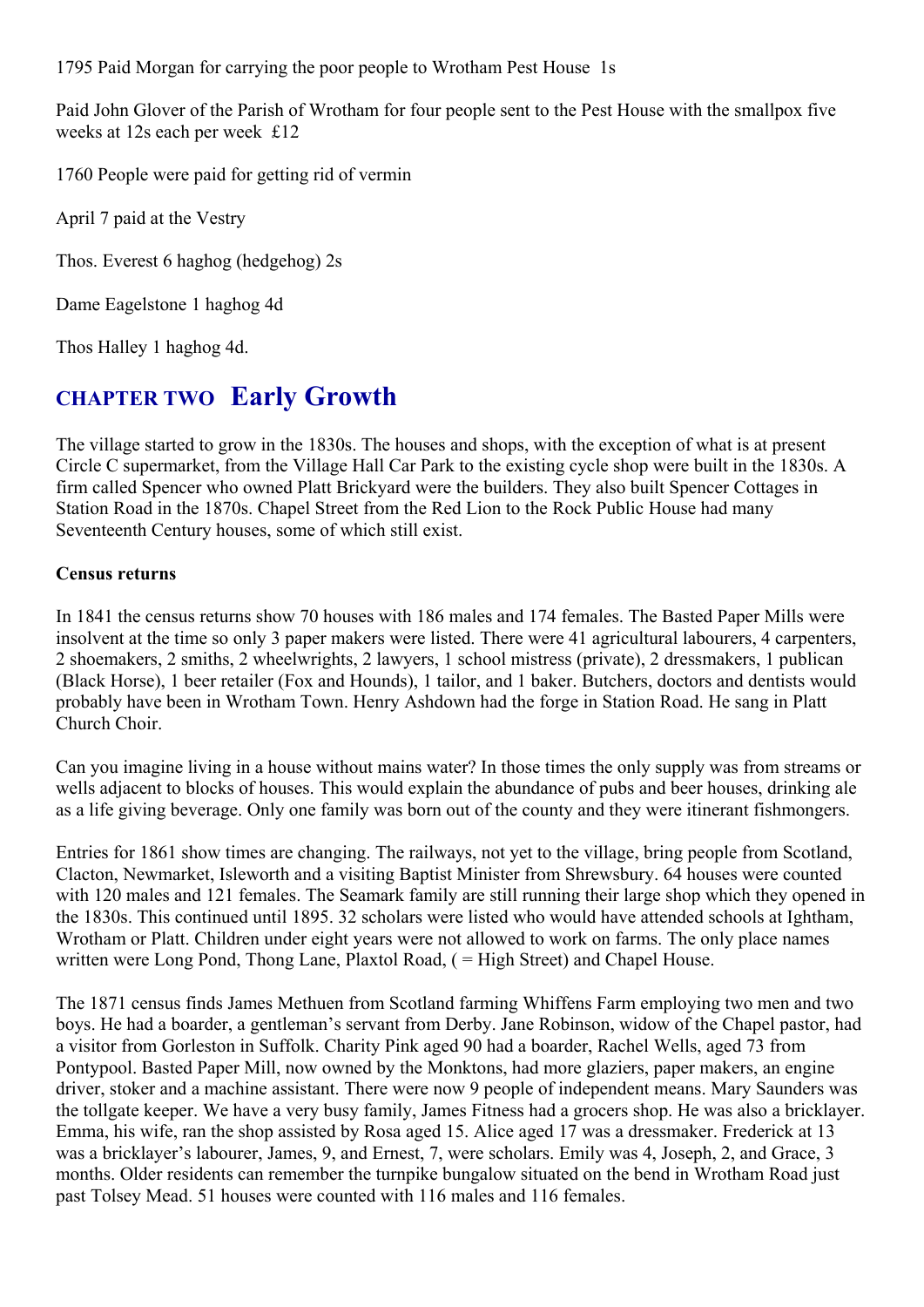By 1881 the village had started to expand. People were coming from far and wide. The railway opened seven years earlier as a single track and was doubled in 1882. 79 houses were counted. Spencer's Cottages were all occupied and Jesse Callow had a watchmaker's shop in Station Road. The Church Infants School on Quarry Hill Road was built in 1875. Esther Hewson had the Baker's Shop, now Barclay's Bank. Alfred Goldsmith had a butcher's shop in the High Street, now Mrs. Penfold's tea house. Alfred Baron had a draper's shop, now the Scrub-In. Whoever thought of that name!?!

In determining figures from the 1891 census those parts of Wrotham, Ightham and Platt which now constitute the Borough Green Civil Parish were taken by the author together with Borough Green as it was then. This gives 156 houses, 4 of which were empty. Some have since been demolished, but have mostly been replaced by new houses. There were 347 males and 335 females of which 188 were scholars. By this time Western Road was established as a main road. Station Road was called Forge Lane and also Sandy Lane. Quarry Hill Road was High Street South and before that Thong Lane, a much nicer name. Basted Paper Mill employed 48 people. Seven farmers were listed employing 55 persons. Various trades included 2 builders and 25 craftsmen. The London, Chatham and Dover Railway employed 12 men. Mr. William Pink was reopening the Stone Quarry with one labourer. It will be appreciated this is the latest data available as census returns are only made public after one hundred years have elapsed.

As mentioned above the railway came to Borough Green in 1874. The first large development in the village came in 1877. This was a prime year for progress. Edison patented the phonograph, ball bearings were first used on bicycles and the Factory Act raised the minimum working age to 10 years. Anna Sewell wrote Black Beauty and Swan Lake had its premiere.

The Tomlyn family, the owners of Yew Tree Farm, sold 56 acres of land from the High Street to Fairfield boundaries, Western Road was laid out in the plan. The Beehive Shoe Company from Northampton purchased most of the property. They built Messrs. Cloke's shop, carried on a brickyard until 1911 and opened up the Wrotham Road sandpit. Two reserved lanes were kept, one from Fairfield area and one, which is still there, from Western Road for access to the station. What a blessing they would have been. The Fairfield area was laid out in 1 and 2 acre plots. Later development maps showing the centre of the village reveal how these plots were halved then quartered into ever smaller areas. The Post Office at the time was at the bottom of Western Road. From then on the village expanded quickly. By 1900 most of the Victorianstyle houses had appeared.

The Wrotham Urban District Council was formed in 1894. In 1911 they planned a main drainage scheme for Wrotham, Borough Green and Platt which was eventually completed in 1932. Their minutes show that they twice endeavoured to disband the council. A cutting from the Sevenoaks Chronicle in 1922 states: "They had a pantomime at Seal last Saturday evening, but in comparison with the entertainment provided at the Wrotham Urban District Council meeting at the Railway Hotel on Monday, it was a milk and water affair. If they wish to assist the rates they should open their meeting to the public at a charge of 8d (2d tax)."

It was not until 1934 when Malling Rural District Council was formed that real planning commenced in the area. The Crow Hill Estate was built in 1919 – I remember my Mother saying that my Father, a carpenter, had his first sight of ready made stairs. Council houses were erected on Hill View in 1928, complete with gas lights and double burner gas ring sets. Town gas was made by the Wrotham and Borough Green Gas Co., started in 1880, taken over in 1904 and fed via high pressure mains by the Mid Kent Gas Light and Coke Co. from Snodland. Piped water came from the Mid Kent Water Co. in 1900 also at Snodland. It was not until 1930 that Kent Electric Power Co. from Rochester brought electricity to the village. Hughes the Bakers had the first supply.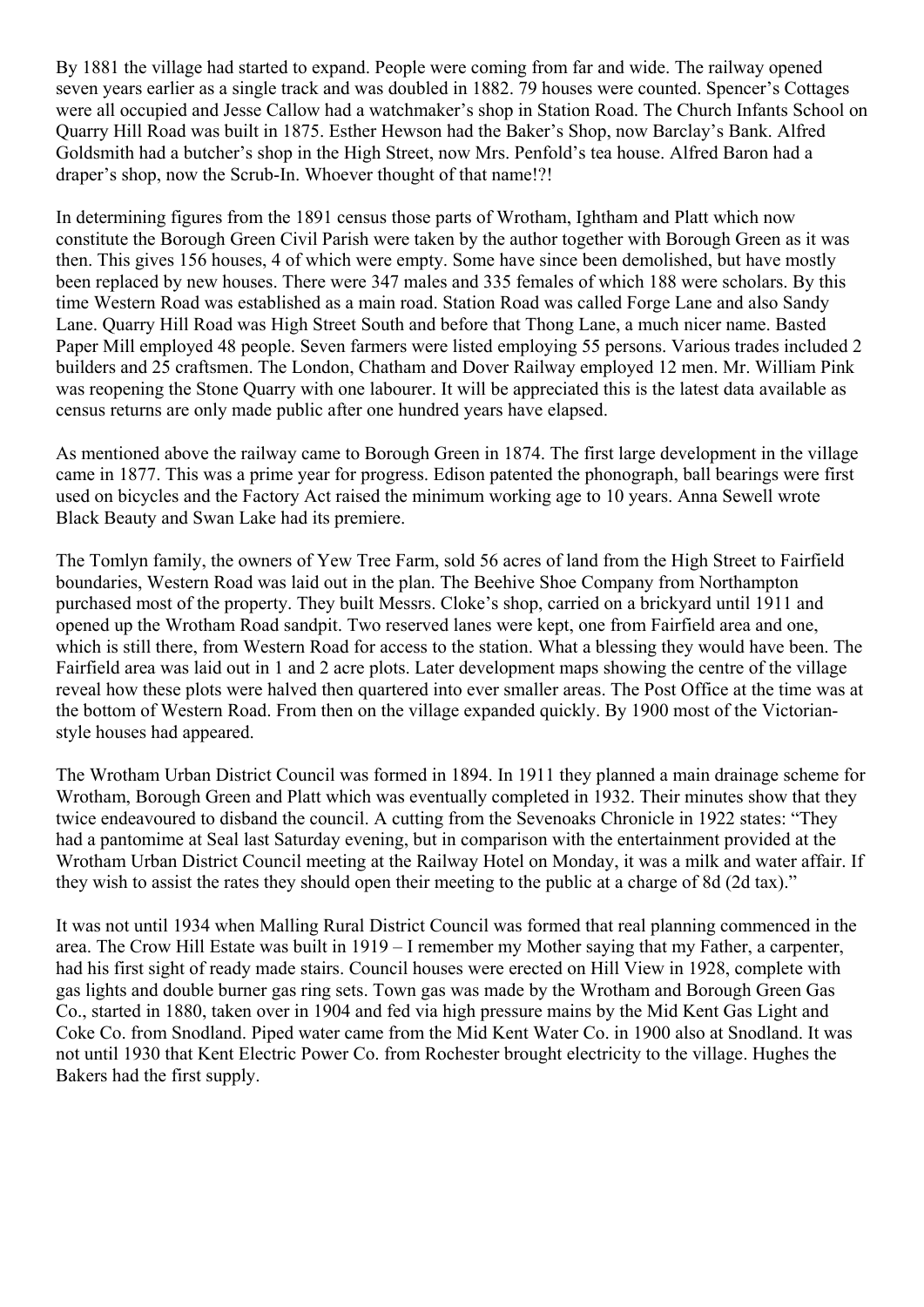

*Railway station staff 1930s*

#### **Railway**

The line from Otford to Maidstone was opened 1 June 1874 as a single track. It was upgraded to double track in 1882. It was run then by the London, Chatham and Dover Railway. This later became the South Eastern and Chatham Railway ( slow, easy and comfortable riding ) then in 1923 the Southern Railway. On 1 January 1948 this in turn became Southern Region, part of the nationalised British Rail. The line was electrified on 2 July 1939 when the footbridge was built. The author has a photo from the late 1930s of the full complement of the station staff, some fourteen people. Today we have but two clerks. When the author attended school in Maidstone in the 1930s the return rail fare was 1s 9d and a return to London cost 4s 6d.

The station had a goods yard, parcel offices, sidings for sand and ragstone, hops and fruit. In addition there was a wharf situated at the rear of the chestnut trees for tip-up horse-drawn carts delivering stone from the Quarry. One siding was for the delivery of cattle and sheep to local farms or the butchers. W.H. Smith and Sons had a bookstall, library and large paper delivery rounds. Taxi services have flourished through all the years. The first taxis were owned by Mr. F. Cooper who started out on the site of the bus depot. Part of this site was a large pond. The longest owner was Mr. C.E. Kennett, who also had a lockup shop in the High Street, together with a garage at the rear of the National Westminster Bank. Mr. Kennett was a founder member of the Borough Green Fire Brigade and later became sub-officer in charge.

#### **Listed Buildings**

The building known as the Old Manor House was listed as a much restored sixteenth century Grade II farmhouse by Malling RDC. On the 1841 Tythe Map it is indicated as two tenements, garden, barn and orchard, 1 acre 2 roods 13 rods in area. It was still two cottages up till the late 1930s when Mr. H. Dixon of Wrotham Heath performed the excellent restoration to its present state for the musical Roy family.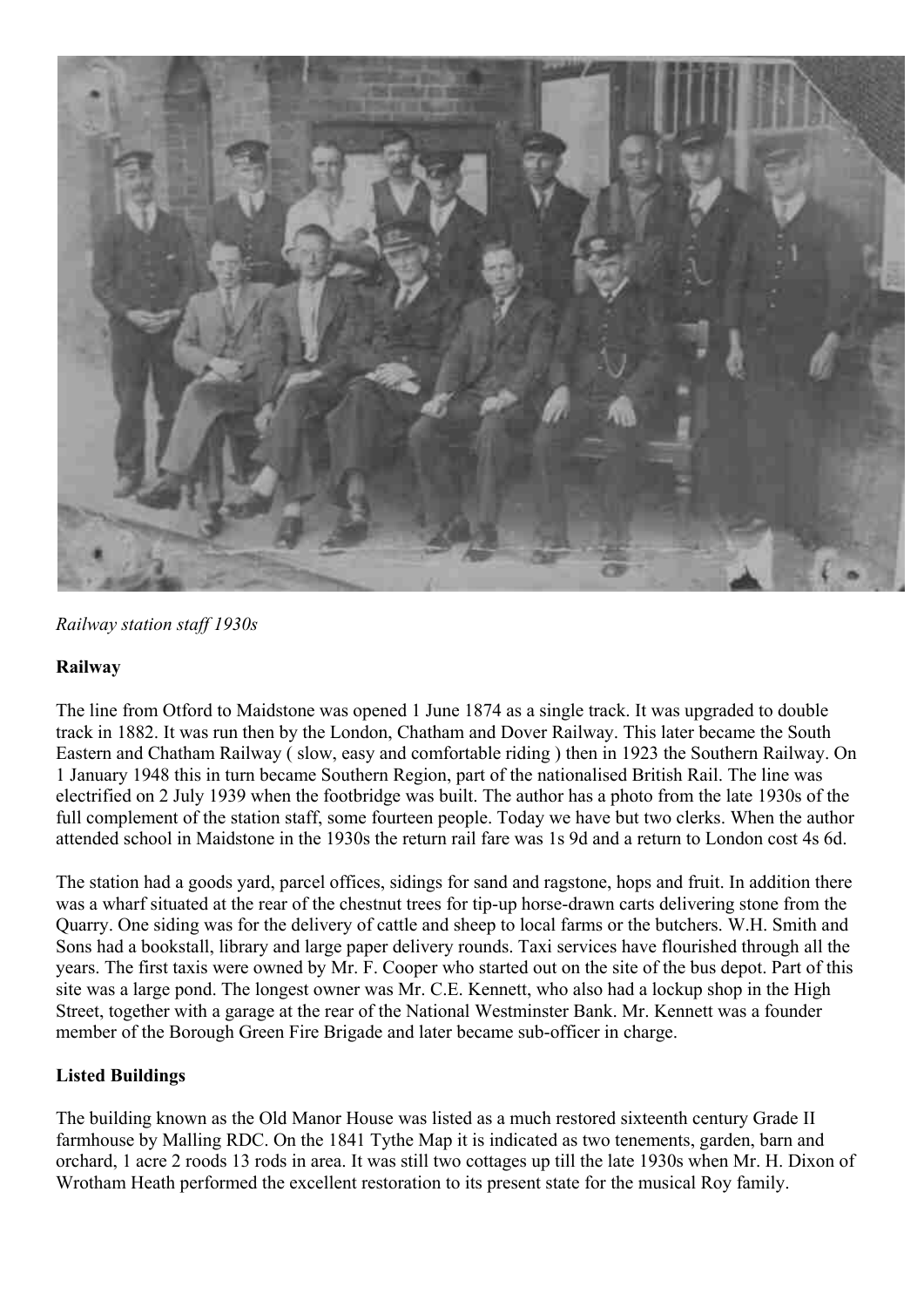Tudor Cottage and the two houses behind are listed as Grade II. Originally a farmhouse they stem from the Sixteenth Century. For many years they were four dwellings. The present owners have brought them into the Twentieth Century whilst doing well to preserve their elevations.

Hunts Farmhouse is also listed as Grade II, Eighteenth Century. Fourways House (occupied by Mr. Morrison the dentist) is Grade III, dated 1751. Whiffens Farmhouse is a restored Sixteenth Century farmhouse and is listed as Grade II, the large weather-boarded barn being Grade III.

Similarly listed is the Red Lion dating from the Nineteenth Century, with an older plastered wing at the rear. (Seventeenth Century) The adjacent cottages are listed as Grade II. The core of these cottages is probably a framed structure from the Seventeenth Century with the facade dating from the Eighteenth Century.

Five other premises in the village listed as Grade III have been demolished. This has come about through lack of maintenance. Other houses – all unlisted – demolished since 1945 include three cottages, and a stone barn opposite the Church, six in Chapel Street, five wooden bungalows on Quarry Hill Road and a nursery in Western Road. Another property, known as Rosemary, at the bottom of Crouch Lane has also gone. It was the dwelling house for the garage owners on Maidstone Road, in particular the Davey family. Repaired after severe damage by lightning in 1910, it declined in the 1970s and several houses have recently been put up on the site.

### **CHAPTER THREE Streets and Shops**



*High Street 1901*

Manchester House was built in the 1830s. We find James Seamark in 1836 paying the Poor Relief Tax. Together with his wife Elizabeth and eight children, they ran a grocers, drapers and hardware shop, later with beers and spirits. They sold out in 1895 to Mr. Thomas Day. He became Church Organist. Prices from extant bills were whisky at 3s 1d per bottle, ditto gin, with brandy at 4s 4d in the 1890s.

Cheese was 41/2 d per lb, butter 1s per lb. A pair of boots ran out to 8s 6d. A bricklayer would typically receive 7d per hour and his labourer 4d. One chimney pot was 2s 6d and six roofing slates 1s 6d. Coal was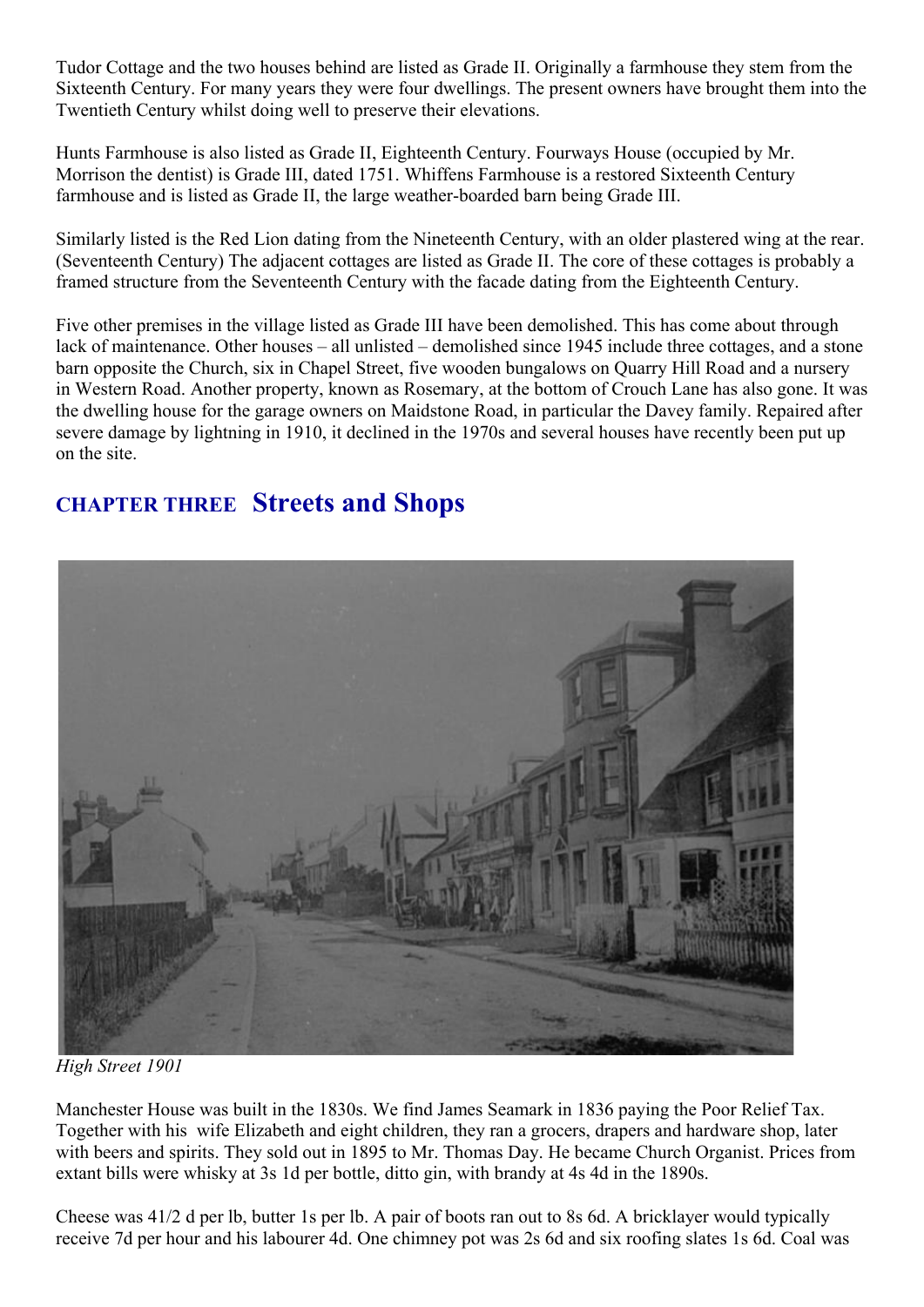11s 6d for12 ton. Mr. Day sold out in 1920 to John Cloke whose family moved to their their present premises in 1934. C.A. Smallbones altered the frontage and moved there in 1935. In the 1960s Cave Austin took over and now in the 1990s after several short-lived businesses we have Lloyds the chemists, open 7 days a week.

London House was built in the 1880s, the first family, comprising Alfred Barron, his wife Anne and two daughters, ran a drapers and grocers. The premises were owned by Mr. Thomas Seamark, a builder who lived at Fernlea in Western Road. He built and owned a lot of property in the village. He died intestate in 1888 and his estate was sold in 1907. Mr. W. J. Coleman from Wrotham bought London House for £820. Subsequently it was let to the Hubbard family followed by Mr. and Mrs. H.K. Bell. During the Second World War it was the Fire Station. In 1943 it was hit by an AA shell, which blew a billiard table into the cellar, and short circuited the air raid alarm which went on and on. In 1946 Mr. Coleman sold it to the Mid Kent Gas Light and Coke Company for £1200. It remained a Gas Showroom with Mrs. R. White as Manageress till 28 October 1970. Thereafter came the Launderette, initially under lease to Shaws Laundry and now in the 90s to Mr. and Mrs. C.J. Smith.

The current site of the National Westminster Bank was built as a bakers in the 1880s, run by Mr. W.H. Brown. The baker's oven was made by W. Smith of London. In 1899 we find Mrs. Emily Brown, baker, renting it at £30 p.a. No doubt she was the baker's widow. By 1902 Mr. F. Perkins was using it as a printers and did so till 1914 when he moved into his purpose built premises at Caxton House at the bottom of Station Road. In 1904 part became a bank opening only on Fridays. A Mr. Antram was the first manager followed by Mr. F. Sloman. It progressed throughout the years as an agency from Maidstone and became a full bank in 1957. Mr. C. C. Newman recalled in 1947 arriving 30 minutes late, spending hours moving snow from the frontage with only one customer, an errand boy wanting £1 of copper.



*The Bank – Open on Fridays*

The present travel agents, 34 High Street, was occupied by Philip Neale, a jeweller and watch maker, for 20 years. He was followed by Mr. Edward Weeks, a retired policeman. He had previously opened up a small wooden shed where Circle C now trades, as a fishmonger. Mr. Weeks was born in Pluckley, so the premises became known as Pluckley House. Mr. Weeks advertised in the 1902 Rural Deanery Church magazine as "Fishmonger, supplying families daily, pony and chaise for hire, furnished apartments to let with cooking and attendance". His widow carried on as a confectioner. She used to sell 2d canes with a curved handle and many mums had one hanging on the back of their chairs!

The Tea House at number 19 owned by Mrs. Penfold, was the Homestead, a farmhouse for Yew Tree Farm, and was long occupied by the Lewen Family. In 1877 it was purchased and sold by the Tomlyns. Alfred Goldsmith and his wife opened it as a butchers, aided by live-in George and Sarah Hodder. Henry Hoppe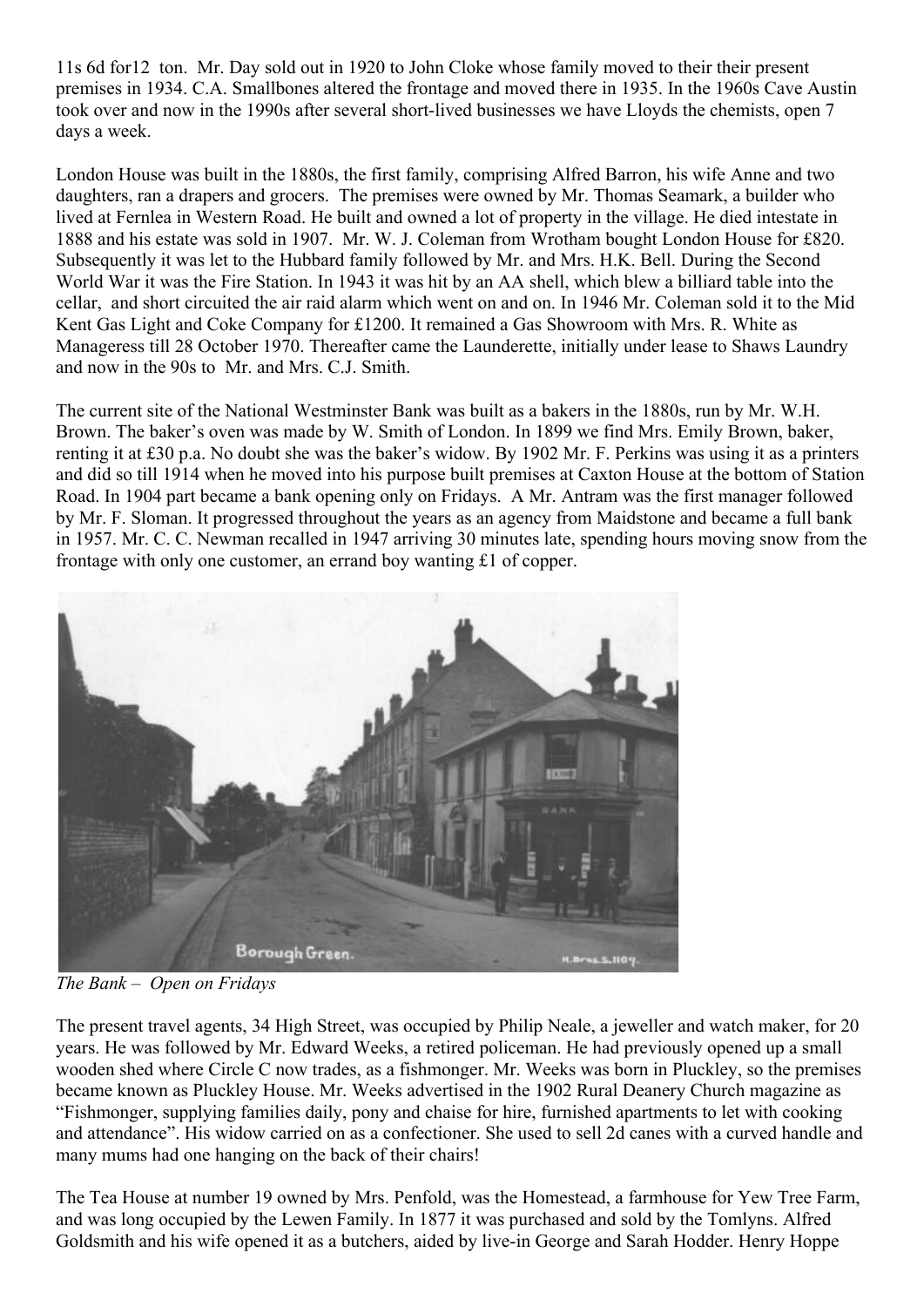followed, who also had butchers shops in Wrotham, Ightham and Wrotham Heath. Mr. Stephen Kitney came next as removal and coal merchants. At one stage they had twenty-two horses! Removals to Cambridge took five days, Southampton six days and Bournemouth eight. He built the Western Hall in the late 1920s. Stephen, his son, married Irene and carried on the coal business. Irene will be remembered for her social work in the village over many years.

The ten tall shops were built by a Mr. Gregory in three stages between 1904-1908. The last to be built, number 21, opened as a Funeral Parlour, an undertaking to which it has now returned. I remember the late Mr. Tom Bennett saying that their builder's horse and cart would have the sand or soil swept out, and a black cloth draped over it to create an instant hearse.

Mr. A. Ashton DCM took over the premises in 1912 as a cycle maker and motor engineer. His wife and their son, Arthur, carried this on till 1980, developing into the fields of radio, electrical and television.

There have been too many changes in this parade to record them all. Number 23 was the Primrose Dairy with Mr. Coakes in charge. Mr. S.A. Bramley had the Labour Exchange there for some years. Before this he ran it from a shed in his garden at number 3 before this and ended up at Caxton House. This service in Borough Green was wound up in 1958.

Number 25, now an optician, opened in 1908 as a car showroom! The Borough Green Working Mens' Club followed with Mr. A. Bouts as steward. Mr. Starkie used it for photography. Mr. Cotgreave leased it as a dentist, Lidstones had it as a flower shop. Mr. Coleman, a butcher, had it after World War II, though he never obtained a license and the shop remained unused for forty years.

Number 27 has always been a newsagents, Sashwell, then Goldspink in the early years, followed by Clarkes, who was a K.C.C. surveyor. Mr. and Mrs J. Bates had it for thirty years from 1953-1983. Daltons followed them and the obliging Sneha Patel family are the present occupants.

The Bailey family at number 29 had a shoe shop from 1907 till 1968. They also had a repair factory at the rear. Mr. Charles Bailey was a keen football supporter and organiser of many whist drives. The arrival of Rhona's saw the usage change to drapers and it has remained as such, with Vivienne's as the occupier for the past eighteen years.

Number 31 was called the Union Jack House. It housed Belgian refugees in World War One. It was a Maidstone and District Booking Office for many years when Mr. and Mrs. Game ran it as a confectioners. After leaving the Bakery Mr. and Mrs. Pocock opened it as a ladies fashion shop. Mrs. Cooper followed in the same line and later sold it to the Chowdhury family who run it as an Indian restaurant.

Number 33 started as Cutbush, a butchers. In the 1920s under Mr. Gribble it opened as a chemists. It remained so until 1993, being run for many years by Mr. Baldock with Mr. Ives, a very helpful and obliging chemist. Between the wars it was called Welfare House. District Nurses were based there as was the School Dentist.

Number 35 was a corn chandlers run by the Bulled family. This family built what is now Lillico's and the site occupied by Magnet Southern in Ightham. This shop later became a grocers with the Clark family, followed by the Wadsworths and the enterprising Manklow family, who are currently running three of the ten shops.

Number 37-39. The first two shops next to the Bank were built as one called the Arcade. A glimpse at the buildings prove this. George Edwin Hill had this up until 1912. In 1924 the first one became a showroom for the Mid Kent Gas Light and Coke Company. This lasted until 1946. Before this Mr. R.S. Willard leased it as a parcel agency and carrier for Southern Railway between Maidstone and Borough Green. He obtained orders one day from around the villages and collected from Maidstone the following day by horse and cart. Number 37 has been a confectioners for many years – Kings, Lawrences, Curtis, Rons, Kings and now Mrs. L. Pierce.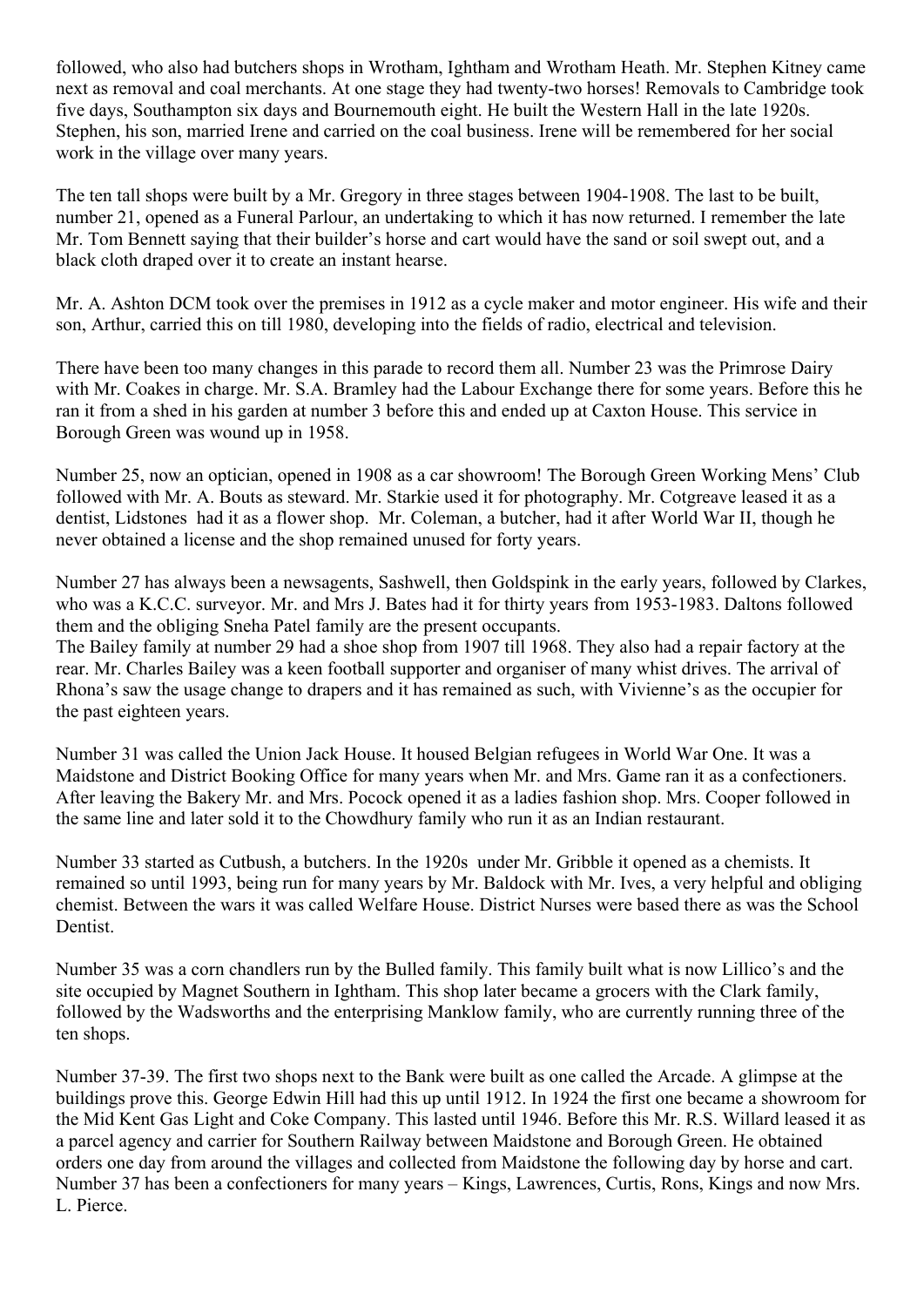The site of the Cycle Shop, number 62, and numbers 58 and 60, was a Dame Private School in the 1830s and was known as Rock Villa when built. The shop was added on to number 60 in 1888/89. Mr. Jesse Callow, who in 1876 had a watch maker and jewellers shop at Stanley Cottages in Station Road, moved in to the newly built premises with his wife Elizabeth and their family. He bought the premises outright in 1907 for the sum of £610, having rented it for £40 p.a. He was sub-postmaster and carried on his trades along with stationery goods, sheet music, cameras and necessary requisites. He also had charge of the first telephone exchange for the area, which the family ran till 1927, when the first purpose built telephone exchange opened in Western Road. He retired in 1922 when his son, Frank, took over adding newsagent to the business. The sorting office was at the rear and four postmen were employed. Just fancy, 2 old pence for delivering a telegram to Stansted or Mereworth Woods by cycle on Christmas Day! He gave up the Post Office in 1936 when Cloke Brothers took it over. His wife and daughter carried on the shop, with Miss Edie Callow finally retiring in 1989. Treksport now have a cycle shop, a thriving seven days a week concern, a definite asset to the village, the go-ahead proprietors being Messrs. John Bishop and Howard Chambers.



*[H](https://bgphotos.files.wordpress.com/2011/02/high_street_north.jpg)igh Street North*

Bridge House (Clokes) was built circa 1887/1889 by Joseph Walls, whose firm bought most of Yew Tree Farm. John Francis followed him, then Tully, Thornes, McMasters and then Messrs. R. L. and R. Cloke. The village owes a lot to the Cloke Brothers, most importantly the existence of our Fire Brigade. Robert served on the Parish Council for forty years and worked hard behind the scenes for many village improvements.

There are far too many shops and businesses in the village for it to be possible to record all their histories. The stone quarry under various names provided much employment, as did Basted Paper Mill, now Butterworths. Mr. F. Weller, the saddler and harness maker, started his business in 1903. In 1897 there must have been a rabies scare, for we find Mr. Weller then working in Ightham making many dog muzzles. He was followed by his two sons who also did shoe repairs. The two sons moved in 1954 to the premises near the Red Lion, retiring in 1978.

#### **The Crossroads**

In the early 1900s the Crossroads was known as Council Square. In 1900 Mr. Banfield built the butchers shop on the site where Mr. Palmer now has his offices. Mr. Sharp had the fish shop and poulterers opposite. Mr. E. Atkins had the large shop, now Mr. and Mrs. Knight's Fourways Furnishing. After Atkins took over their purpose built shop in Western Road the large shop became the Red Tea Caddy. Mrs. Wilcocks ran the cafe and her husband was a builder. He built the last houses on the right along Sevenoaks Road. In 1935 the prices were £475 for the houses and £375 for the bungalows, £25 deposit and £1 per week. He was also responsible for houses along Wrotham and Platt roads. Mrs. Wood followed and then in 1948 Mr. Harold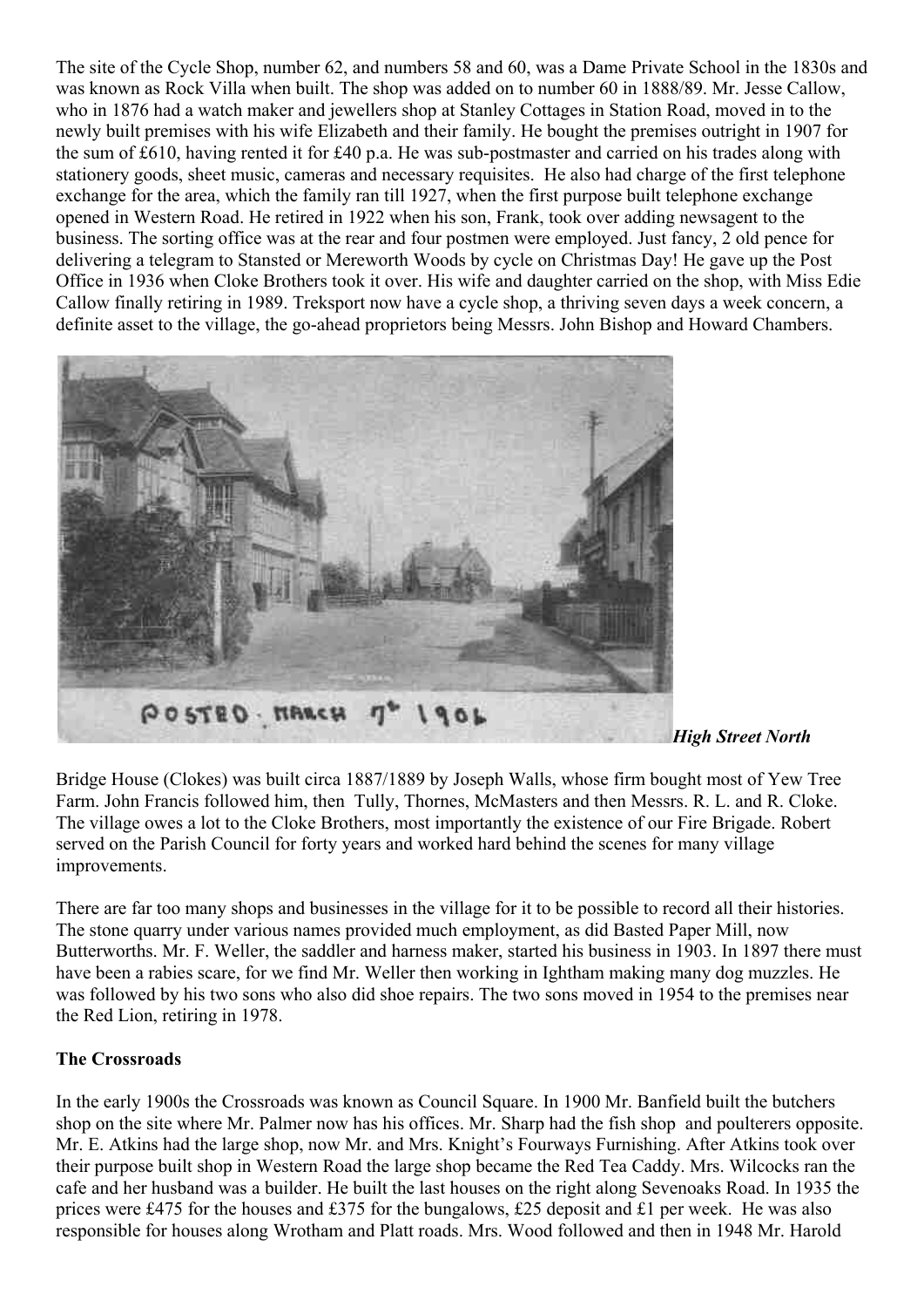King took over what became the Four Ways Cafe. This closed in 1966, after which the Knights took over, some 27 years ago.

F.P. Caine the builders started up in 1903 with Mr. L. Curtis as the founder. Mr. F. Weller Snr. had part of the building as the saddlers shop. Mr. F. Caine, foreman carpenter during the construction of St. Edith's Hall at Kemsing, joined this firm in 1912. It then became Curtis and Caine. In 1948 it became a limited company trading as F.P. Caine Ltd. Mr. F. Davies and Mr. D. Squires took over the business in 1981.



#### *The Cross Roads*

The Wrotham Urban District Council had the site now occupied by the Co-op, which gave the name Council Square. Both the fever and cesspool emptying carts were based here. Mr. Isaac Woodhams was employed as a cesspool emptier – at first a bucket was used to pour into a tank on a cart. A hand pump followed later and the waste was emptied onto various farms. They grew marvellous cabbages! Later a proper tanker was deployed – the driver of this vehicle used to claim the material they carried was his bread and butter! He drove the tanker during the 1926 General Strike. Lorries then carried the notice "Food Supplies". His tanker was marked accordingly! Mr. C. Naylor, a farmer lived here for many years with his family, some of whom are still with us. When the Naylors left Mr. L. Cooper built the existing premises as a cycle shop. The frontage was an underground WWII air-raid shelter. The Co-op took over the premises in 1948.

#### **Thong Lane, High Street South, Quarry Hill Road**

Mrs. Hollands' premises, Junes the hairdressers, was a grocers before and after World War I. The grocer's name was Bunyan. Hearndens followed and Mrs. Hoadley carried on the shop from 1933 till 1971. She also had a shop at Platt. Borough Green House was the Homestead for Borough Green Farm. John Stevens had the farm in 1800. He had a daughter, who was to become the supernatural writer writer, Catherine Crowe. It is said that her books were superior to those of Mary Shelley, creator of "Frankenstein". Mr. E. Biggs, a retired engineer, was the owner in 1826. He quarried a hard sandstone at Oldbury Hill. It was carried by local farmers to Larkfield, then to barges on the Medway and transported to London for road making. He found the transport charges excessive. In 1844 he built a steam traction engine to pull the carts. The threat was effective and prices were lowered. In the event the engine was not allowed on the roads and was eventually towed away by a firm from East Peckham. A Mr. Tompkins followed him, the house was seriously damaged by fire and rebuilt. The Nisbett family came in 1910.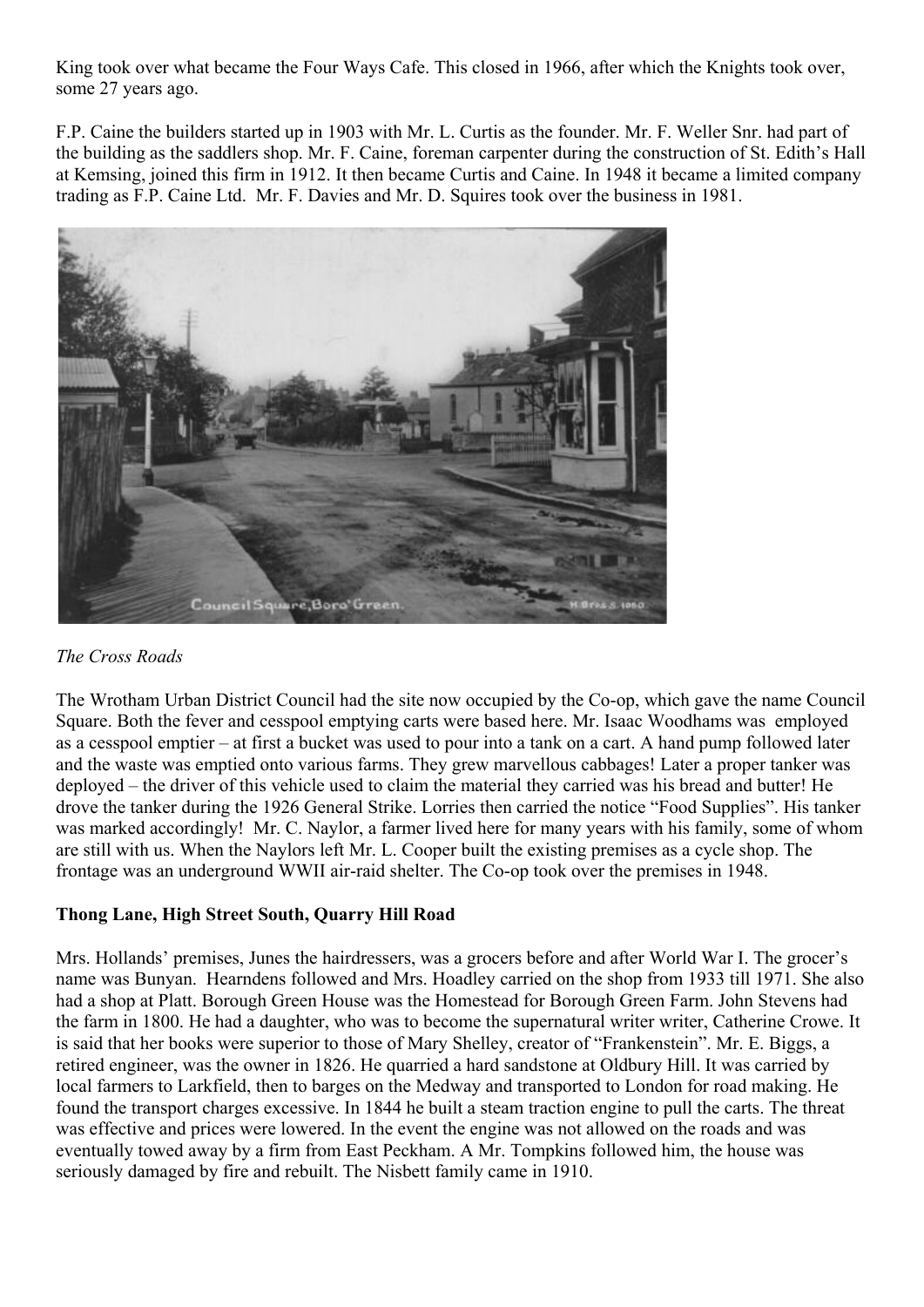

*Chapel Street*

#### **The Coronation Oak**

This title relates to the tree at the junction of Rock Road and Quarry Hill. The first tree was planted here on 2 June 1897 to commemorate Queen Victoria's Diamond Jubilee. This tree did not survive however and the Wrotham UDC, with their customary promptness, planted a second on 22 June 1911 to celebrate the coronation of King George V, the reign of King Edward VII having slipped by unmarked. In the 1950s Messrs. Chirnsides saved the tree from an "ingrowing" metal guard and quite recently Kent County Council rebuilt the retaining wall. The village owes a debt of gratitude to members of the community in that area who plant bulbs and flowers around the tree.

#### **Western Road**

Western Road was planned in 1877 on the sale of Yew Tree Farm. Yew Tree House and Yew Tree Cottage were the first houses to be built after this, numbers 24 and 26 respectively. Wrotham Urban District Council minutes state that Western Road was levelled and metalled in 1897.

The premises owned by Mr. and Mrs. Moye in 43 Western Road have a fascinating history. Originally built by the Bible Christians as a place of worship, they changed in 1901 to the Alexandra Hall and became the small village hall. The Church held their socials there and a pantomime was staged in 1909. In World War I the site formed the HQ for the Borough Green Home Defence Force, part of the Royal West Kent Regiment. It was also to house the Borough Green Working Mens' Club. From 1925-1936 a Miss Webster from Seal ran a private school from there.

In the late 1930s the Bailey family moved their shoe repair factory there from its High Street site. Mr. Frank Bailey took charge. Alexandra House was built by Mr. and Mrs. Bailey Senior. The factory proved very successful carrying out a lot of outside and army contracts. Mr. E. Moye, pursuing the same line of work at the Old Forge at the Crossroads, and who had previously worked for the Baileys, took over the business in 1963. He converted the metal building into a bungalow with a shoe shop in front. Later he added an upper storey. His son Roger has followed him helped by his wife, Sue. They both have entered into village life with strong interests in scouts and tennis and the Christmas street illuminations.

The building now used by GA Property Services at 51 was built by Durlings for Mr. E. Atkins when he moved from the Crossroads. The window frames and doors are all of good English oak, now sadly covered over with paint. Mr. Maynard opened up a nursery where the parade of shops now stands. It was he who supplied the Coronation Oak tree. Redgrove and Patrick continued the business. Mr. F. Haines followed with a fish shop. Previously he was a chimney sweep.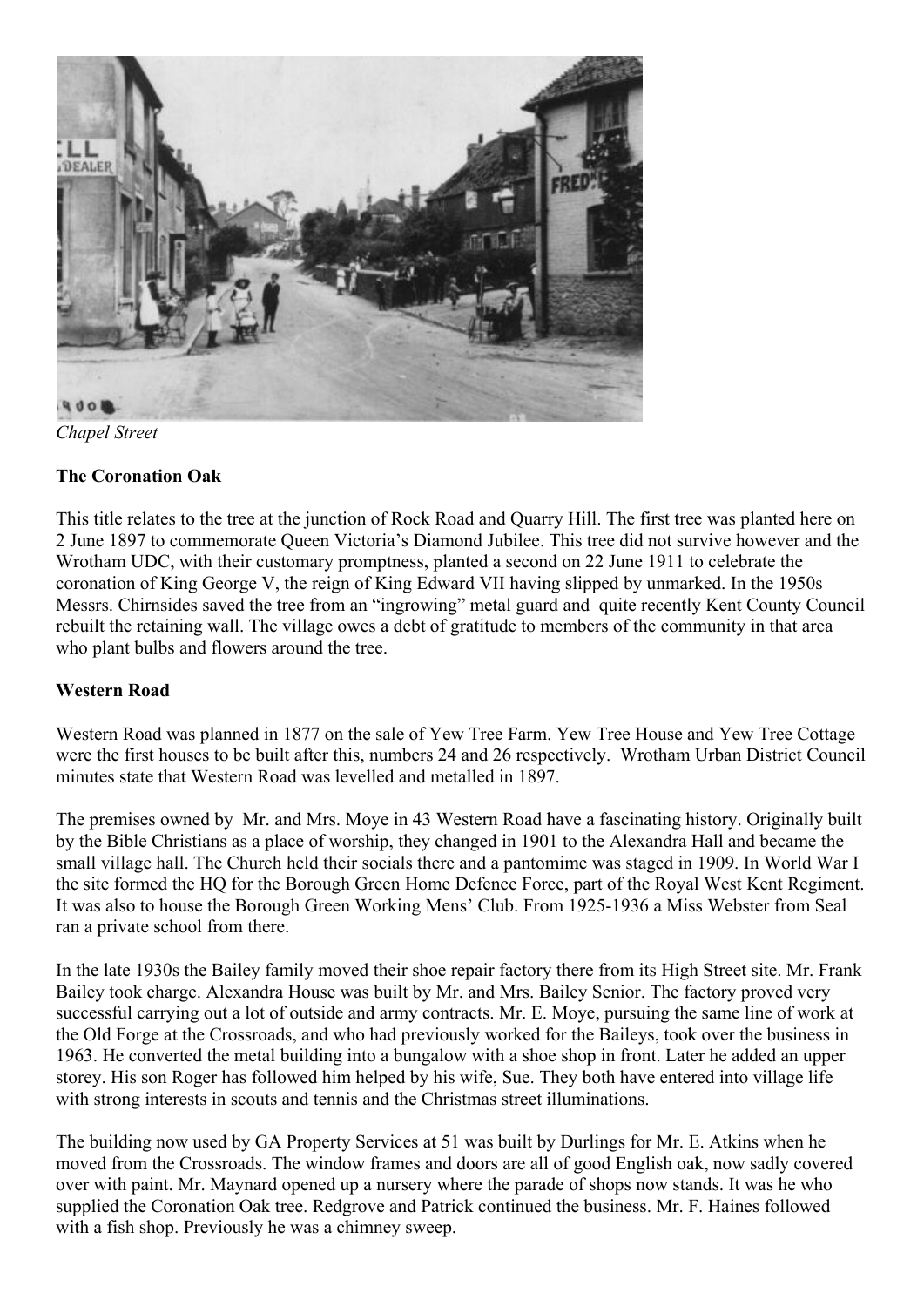Opposite Mr. and Mrs. Pierce ran a grocers shop for many years. Number 28 was a greengrocers for many years. The Cooper family ran it followed by J Beech and then Mr. A.E. Humphrey. Mr. and Mrs. Charlaye took over in the 1970s as a motor cycle shop, the site now being a machine repair depot.

In the early 1930s a Mr. H. Williams converted part of Manchester House in the High Street into a hairdressing salon. He ran it till 1959 when Mr. Bligh took over and named it "Raymond's". He ran it there successfully for 22 years, then moved to his existing premises in Western Road, where he has been for 12 years. Previously it had been Webbs the butchers for many years.

The Davey family had a blacksmiths where Plaxtol Bakery now stands and were later to open the first garage on the Maidstone Road. The first milkman in Borough Green was a man named Hillier. He lived at South View Cottages and stabled his horses at the rear of the National Westminster Bank. Next door was Mr. Lee, the village barber, numbers 36 and 38. Mr. W. Furmnger ("Sweeny") followed as a barber based at number 39 for many years. Haircuts were 4d, a shave 6d. His son Percy followed in his footsteps.

On the corner of Western Road with Sevenoaks Road stood Mr. A. Russell's greengrocers shop, now demolished – the building was hit by at least two lorries. A go-ahead man, Mr. Russell was landlord of the Red Lion and The Rock simultaneously. He used the old chapel as a bothy for horse drivers at the Stone Quarry. Employing Durlings as the builder he built the house next to the Rock, first used as a laundry, then Toogoods Dairy, now Tangles, a hairdressers salon.

#### **Station Road was Sandy Lane – Forge Lane**

The street of football, Fivestones and "Fagcards" interrupted only by the odd horse and cart! Fagcards? You flipped cigarette cards against the base of the wall. If you covered one with your throw, the cards on the ground were yours.

Mr. G. Hewson built the Bakery, where Barclay's Bank now stands, and the four houses below. His widow succeeded him and then came Mr. H.C. Hughes, there from 1923 till 1944. Dunfords followed, then Walklyns and it was in 1967 that Barclay's Bank converted the premises. Mr. H. Bennett was a high class shoe maker at number 13, later a vets and now Levicks, the Accountants. The rear of London House was the Gas Board's workshop and garage from 1946 to 1970, when Mr. C.J. Smith took over as car repairer. Number 59 was a grocers for many years, Waterman (Fuller) then Paynes.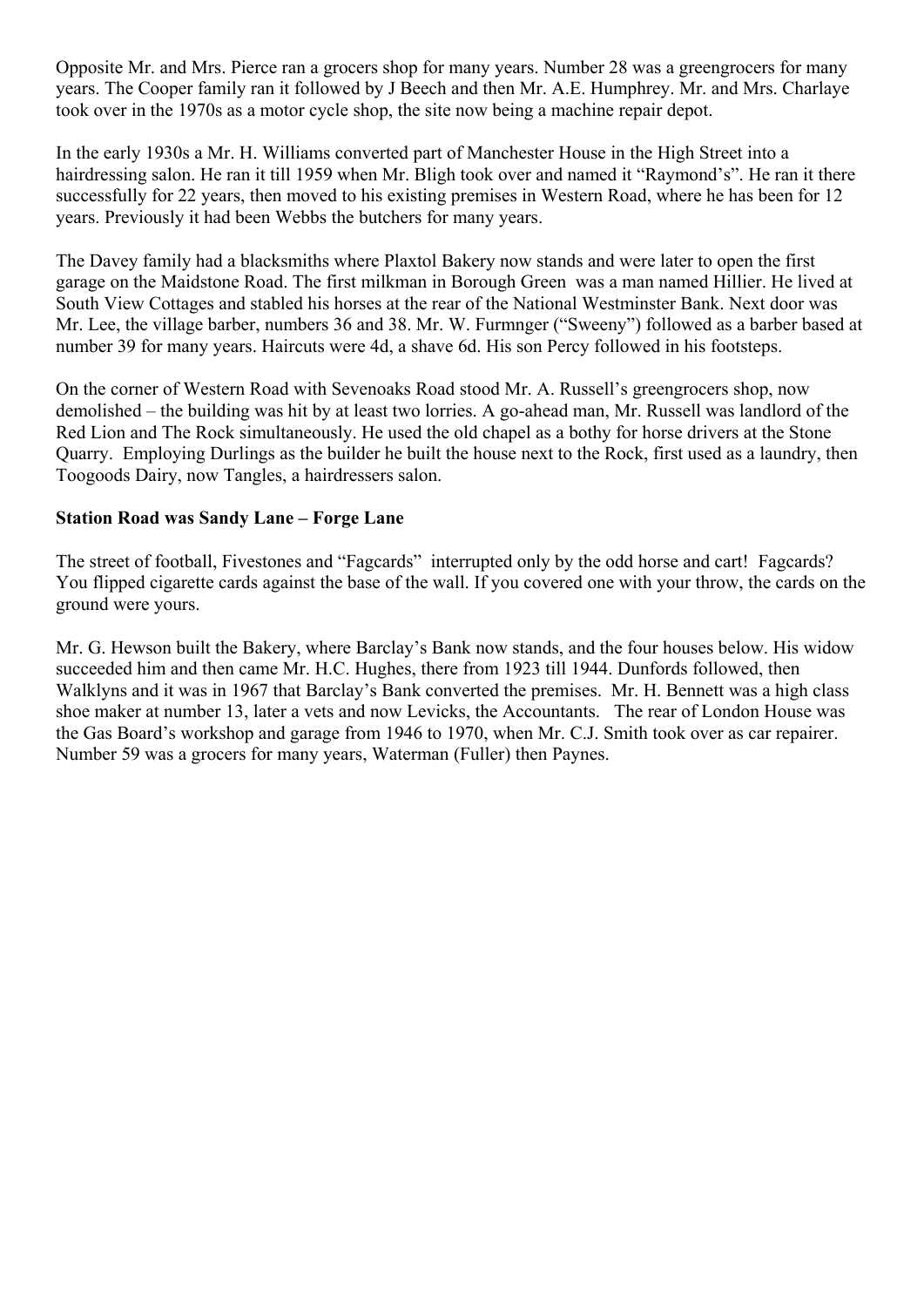

*Station Road*

At number 79 Harmsworth's was a hardware shop. The 1891 census shows William Harmsworth as a port signalman. His wife Sarah ran the shop – they had four sons and three daughters. The Old Forge where Henry Ashdown plied his trade has had

many changes. Fred Cooper – cycle shop; Mr. Pierce – builder; Mr. Cox – builder; Mrs. Powell – cake shop; Mr. Rogers – cycle repairer; Mr. Truephit – furniture repairer; and now Brit Sales dealing in computers.

Caxton House at the bottom right as mentioned elsewhere was built as a printers, with Mr. F. Perkins being the owner in 1914. During World War II the Air Raid Precautions HQ was based here. After World War II Mr. S.A. Bramley ran the Labour Exchange there, then Mr. L.S. Daniels an accountant took over, followed by Levicks accountants.

Spencer Cottages were built by the enterprising J. Spencer of Platt Brickworks (later Pascalls) in the 1870s. Legend has them as being built for workers building the railway, but the census returns give evidence which refutes this idea. Lighter moments 1921-1923

Number 10 Station Road The author's Father Mr. R.G. Bangay founded the local British legion Band. The Sevenoaks Chronicle, 1922, reports:

"Strange noises have been heard in Station Road recently. Presumably the big drummer is practising, will he please note the slates on a nearby stable roof are in a shaky condition."

The band practised in the front room which gave onto the street. Local lads thought to give greater effect during a practise of the 1812 Overture by putting a firework through the letterbox!

Sevenoaks Chronicle, 1923

"Now will Borough Green have a Fire Brigade?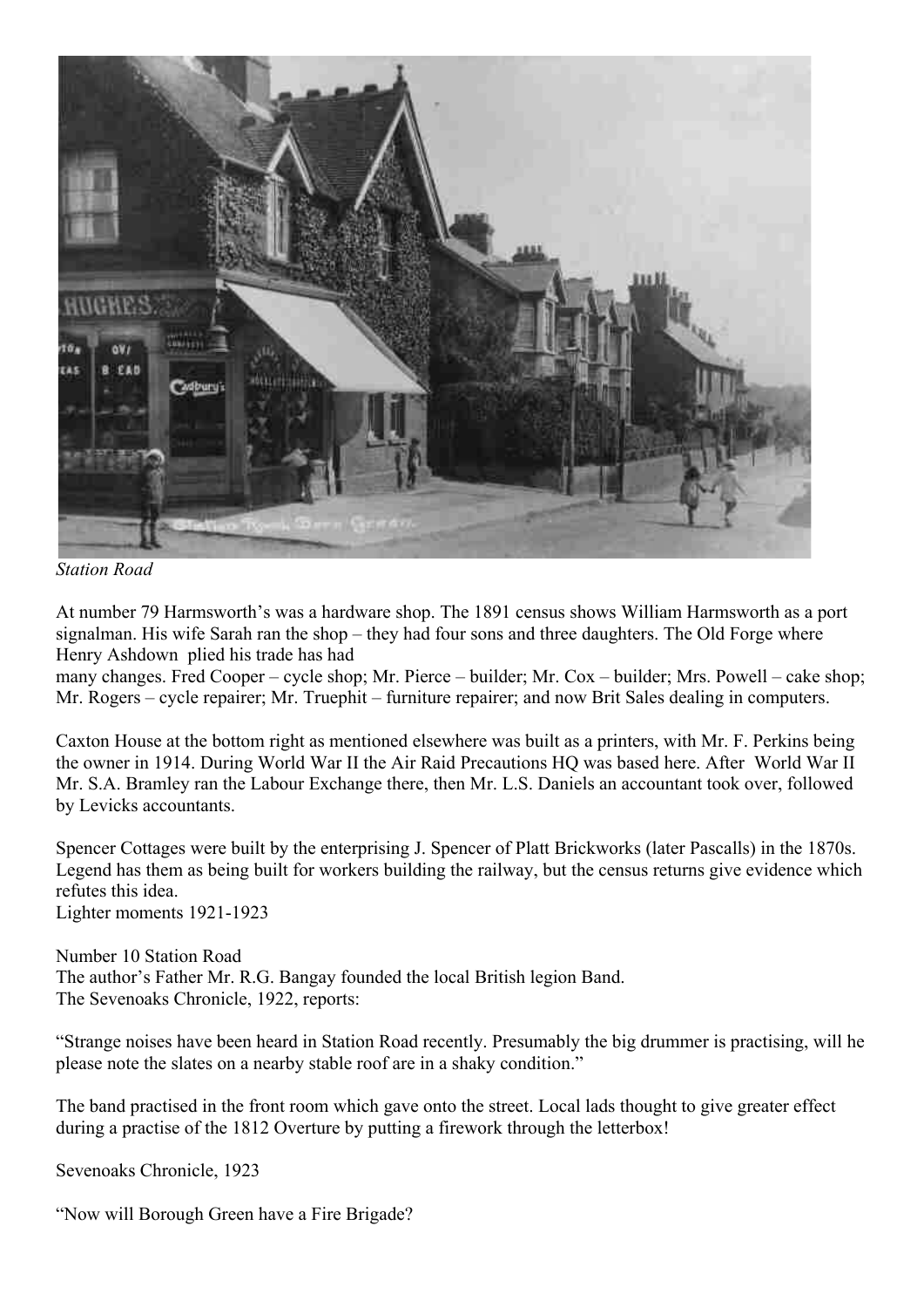Why were the lengths of hose and hydrant not traced till the morning after the fire? Fate plays strange tricks, the occupant is an ex-fireman and also agent for a well-known Insurance Company. And is it really true that an Inspector called the next day to ask how many buckets of water had been used? The "Gossips" who are entertaining at the Palace this week proved willing workers at the fire."

#### And again

"How many people were at the Church on Sunday last when the bellringer rang for the 8.00 a.m. service? Hadn't he heard about the clocks being put back?"

#### **Village Life in the 1930s**

In the 1930s Borough Green was a thriving, growing community. The facts below, although rather dry, bear out this statement, which posterity should note:

| 1 cafe                                                                                          | 2 chemists          | 2 hairdressers                                                                                                       |
|-------------------------------------------------------------------------------------------------|---------------------|----------------------------------------------------------------------------------------------------------------------|
| 1 bank                                                                                          | 3 plumbers          | 1 Fire Brigade                                                                                                       |
| $2$ farms                                                                                       | $\vert$ 1 jeweller  | 1 sand quarry                                                                                                        |
| $5$ pubs                                                                                        | 3 butchers          | 1 stone quarry                                                                                                       |
| 1 cinema                                                                                        | 1 solicitor         | 1 gas showroom                                                                                                       |
| 2 bakers                                                                                        | $\vert$ 1 fish shop | 1 chimney sweep                                                                                                      |
| 1 church                                                                                        | 1 shoe shop         | 4 confectioners                                                                                                      |
| 1 chapel                                                                                        | $\vert$ 1 registrar | 3 coal merchants                                                                                                     |
| $\beta$ garages                                                                                 |                     | 1 blacksmith $\vert$ 5 shoe repairers                                                                                |
| 1 dentist                                                                                       | nurseryman          | 2 hardware shops                                                                                                     |
| 1 saddler                                                                                       |                     | 1 brickworks 1 mens outfitters                                                                                       |
| 1 printer                                                                                       | $3$ cycle<br>shops  | 1 labour exchange                                                                                                    |
| 3 dairies                                                                                       |                     | 1 corn stores $\vert$ 2 electrical shops                                                                             |
| 1 drapers                                                                                       | 1 basket<br>maker   | 3 haulage contractors                                                                                                |
| 10 grocers                                                                                      | 1 taxi<br>service   | 3 newsagents/stationer                                                                                               |
| 3 builders                                                                                      | 2 fence<br>makers   |                                                                                                                      |
| 3 carriers                                                                                      | 1 ladder<br>maker   |                                                                                                                      |
| 3 bus services<br>2 of which used Rock Road,<br>parking by the Church (Auto Car<br>and Red Car) |                     | One of the newsagents was W.H. Smiths bookstall and<br>library at the Station. Mr. Tom Cresswell was the<br>manager. |

#### **Post War Building**

Tollgate Estate was built in 1947-1948 and Fairfield Estate started in 1952.

Wye Road and Annetts Hall rose in 1958-1959, Roman Court some 30 years later in 1989.

Valley View 1960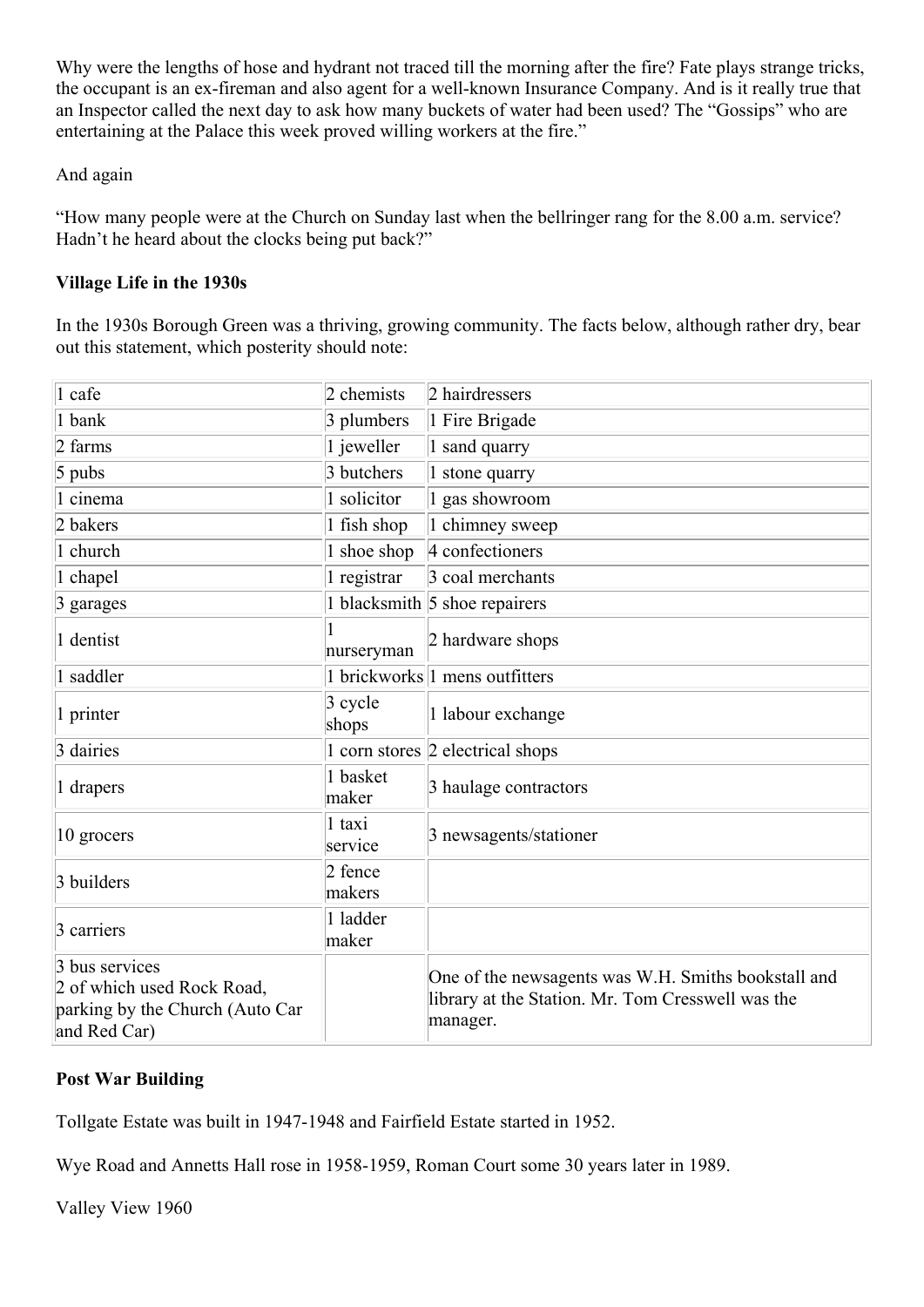Woodlands 1960 – 1961

Lingfield Road + Ascot Close 1958

Sandy Ridge 1959

Hunts Farm 1985

Eaglestone Close and Tolsey Mead 1985

All were built on good agricultural land, the majority view of the Parish Council being that building be restricted to the village confines. Street lighting on parts of Valley View was not authorised by Ightham Parish Council. Under the conditions of a boundary review this is now all under Borough Green.

### **CHAPTER FOUR Religion – Sectarian and Practical Services**

The village as stated above was divided into three church parishes: Ightham, Wrotham and after 1843 Platt. The part belonging to Ightham stopped at the junction of Rock Road and the A25 and included everything on the west side of Rock Road. The Black Horse Inn formed the boundary with Platt parish. All the rest of the village was in Wrotham parish. It was not until 1976 that Borough Green became a separate ecclesiastical parish.

In 1809 eleven Baptist believers in Borough Green decided to provide a chapel for their meetings. At the Bull Hotel on 27 July 1815 there was a sale of Waste Lands in the parish of Wrotham under the Enclosure Acts of the time. Later on 18 August 1816 Mr. Clapson purchased a plot of land from the sale for the sum of 22 10s by private contract for the Baptist interests. The Chapel was built in 1817, enlarged twice, a school room added in 1890, giving us the pleasant edifice that we see today. A benchmark indicates that it is 301 feet above sea-level.

Prior to the purchase of what is now known as St. Joseph's Church the Roman Catholic congregation used to meet in private houses and, for a few years, in one of the old ATC huts in the Quarry. The Western Hall was bought at a public auction in 1957 and, despite repeated endeavours, the exterior does not do full justice to the establishment which it serves.



*Church of the Good* 

*Shepherd 1911*

**The Church of the Good Shepherd**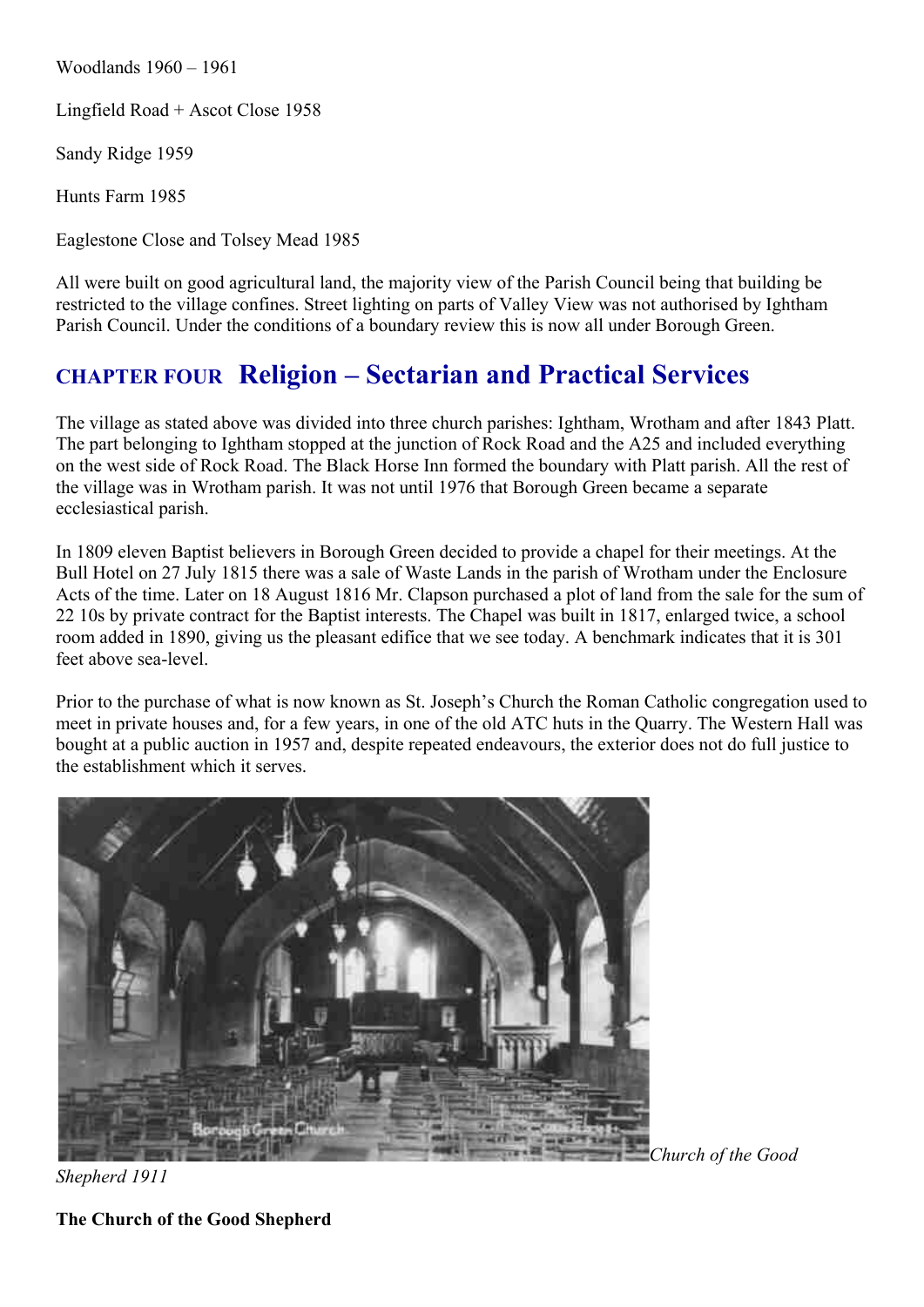Prior to 1875 Church of England members walked either to Wrotham, Ightham, Platt or Plaxtol to worship. After the Church of England Infants School was built, now the Parish Hall, members used to meet in the schoolroom. By 1900 there were over two hundred houses in Borough Green. On Wednesday 18 June 1904 a well attended meeting chaired by the Reverend W.H.T. Ashton Gwatkin, Rector of Wrotham, was held in the Alexandra Hall, now Moye's shoe shop in Western Road. The meeting unanimously decided to go ahead and build a Mission Church at a total cost of 1680 excluding chairs. Men, women and even children helped to clear the site and to dig the foundations. Emmiline St. Tour, Vicountess Torrington laid the foundation stone on 9 January 1906. The Church was consecrated on 5 July 1906 by the then Bishop of Rochester, Dr. Harmer. It was built by Messrs. Allcorn of Shipbourne. The first curate in charge was the Reverend A. H. Lilley who resided at Mount Pleasant, Sevenoaks Road. No doubt it was he who gave the house its name. The architects were Messrs. H. P. Monkton and Gillespie.

In the Church Magazine for April 1908 it was reported that there was still a debt of 480. By this time the Reverend A.P. Pascoe was curate at Borough Green and he was also editor of the Shoreham Rural Deanery Magazine. He moved on in 1914 and the reverend R. Coussmaker was appointed in January 1915.

The Rural Deanery magazine reports in 1913 that the pulpit had been fumed and stained to match the screen and reduced in size, giving it a correct proportion. Several windows were being altered to remove the stuffiness of the Church, hoping by this means to drive a current of pure air through the Church between the services. This should stop people fainting, apparently a frequent occurrence over the previous seven years. If inadequate, the report states that some larger method would be taken in hand!

The interior has seen many alterations of varying standards over the years. The recent additions, the annexe and the Remembrance Garden (1991), are surely among the most excellent. The lych gate sets the seal upon a fine job. One must not forget the improvement of fitting the splendid stained glass windows designed by Patrick Reyntiens on the East end! Thank you Reverend Tony Powell and the P.C.C.

### **CHAPTER FIVE Services**

#### **The Library Service**

The centre opened in 1922 at the council school with just 45 books, Mr. Plowright, the librarian, wrote that he had 54 readers of whom one third were children.

1925 – The first exhibition van arrived for books to be chosen. Up until 1943 teachers at the school held the post of librarian. In that year the librarian Mrs. Clark, of the Old Manor House, put in a request for more books as there were a hundred landgirls in the area.

1944 – The library moved to the Western Hall, opening on Fridays from 2 to 3 p.m.

- 1945 Miss J. Nisbett was appointed librarian.
- 1957 The Parish Council asked for extra hours to be granted.
- 1958 On her marriage Miss Nisbett left her post
- 1960 Mrs. Kitson appointed and the library moved to the Church Hall
- 1962 Hours extended to include Tuesday 6.30 8.30 p.m., Thursday and Friday 2.00 5.30 p.m.
- 1966 Library moved to Village Hall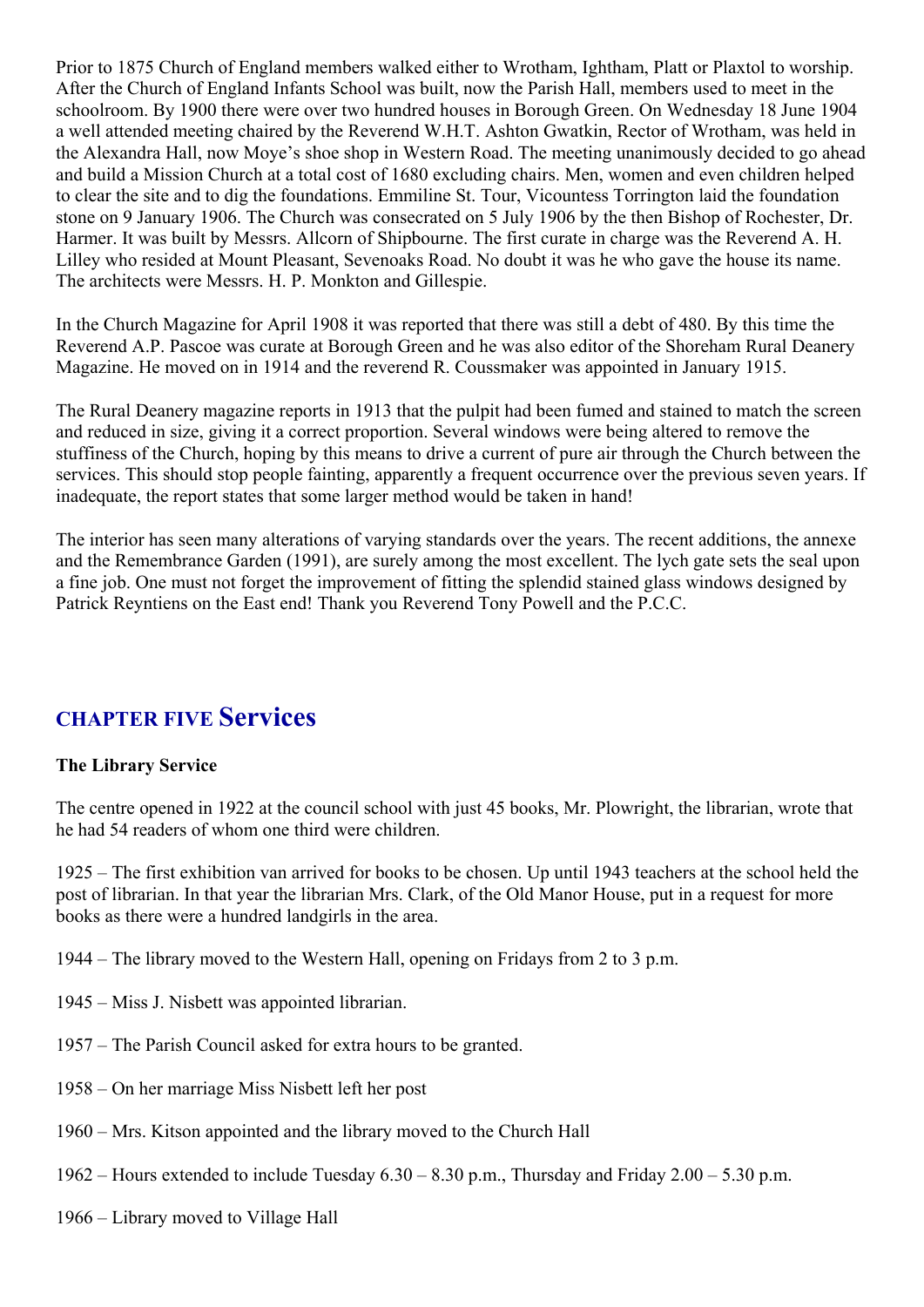1967 – Open on Monday, Tuesday, Thursday and Friday.

The library moved to its purpose built building in July 1977 with greatly extended hours and has been a great boon to the district. Surprising as it may now seem, some opposition was mounted to this move at the time. Serving a large catchment it has proved to be one of the greatest blessings to the community. Well done the Kent Education Committee!

Date Books

1922 45

1969 3 800

1977 13 000

1993 16 000 660 Musicassettes

#### **Kent County Constabulary**

The following material was provided by the Chief Constable, and it is to be regretted that only information on Sergeants was available.

Officers in charge at Borough Green

- 1895 1897 Instructing constable J. Trill
- 1897 1898 Instructing constable J. Sidders
- 1898 1902 Corporal W. Mepstead \*

1902 – 1906 Sergeant C. Castle

- 1906 1908 Sergeant J. Kennett
- 1908 1913 Sergeant J. Emptage
- 1913 1918 Sergeant W. Cutting
- 1918 1921 Sergeant E. Webb
- 1921 1922 Sergeant H. Lampkin
- 1922 1931 Sergeant A. Murkett
- 1931 1933 Sergeant T. Goodall
- 1933 1939 Sergeant D. Gramson
- 1939 1944 Sergeant P. Cooper
- 1944 1956 Sergeant T. Pettit
- 1956 1959 Sergeant T. Corke
- 1959 1970 Sergeant J. Kitson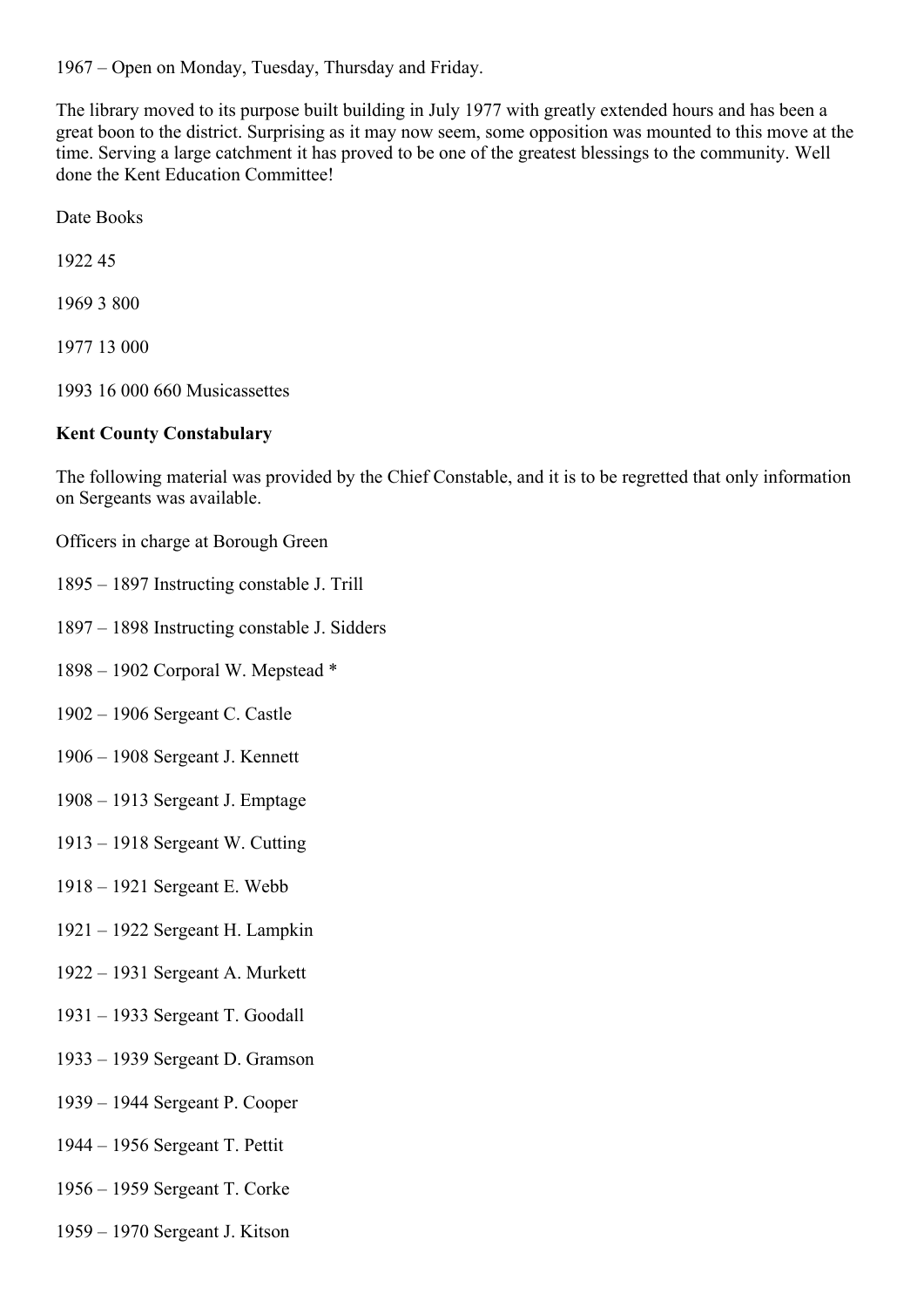#### 1970 – 1987 Sergeant P. Griffin

#### 1987 – Sergeant A. Loader

Perhaps it is a sign of the times, that when composing this book, I spoke to ten people in September 1993 of whom only two knew or could name the present police sergeant. This may well be because, as is the case with other people who serve the local community, they do not now reside in it.

\*

Corporal Mepstead retired as Superintendent of the old Bearsted division.

His son went to Wrotham School and became Commercial Superintendent at Waterloo, then Station Master at Charing Cross.

#### **Entertainment**

#### **Cinema**

The first silent pictures were shown in a marquee in Rock Road after two old cottages were demolished and before the long row of houses was built. It was called Poole's Panorama and this happened between 1904- 1905. The same people were at a hall in Chatham in 1909.

The cinema was built in 1912 by Mr. H. Gilbert. It had a gas engine driving a generator. The early years had more live shows than films. It was a stop for theatrical groups between Bromley and Maidstone. It was called the Electric Palace.

Sevenoaks Chronicle 1922

"No one should fail to pay a visit to the Palace next week to see one or more of the popular plays which the management are presenting. Lovers of the good old-fashioned melodrama are in for a good time."

Christmas Fare at The Palace.

"With their usual enterprise the management have arranged a splendid entertainment for their patrons. In the shape of a bright and mirthful revue entitled "Roundabouts". This bears the hallmark of excellence which is always connected with the name of Mr. Tom Taylor of "Hello Charlie" fame.

A matinee on Boxing Day at 2.30 p.m. Two shows in the evening, the three remaining days at 7.30 p.m. The "Gossips" are entertaining all this week."

Later it became the Rex and patrons used to walk from as far afield as Plaxtol and Stansted. Most people had their regular seats. Talkies came in 1929. Mr. Gilbert later opened a cycle and wireless shop, now Fairdale Stores. We had to carry the wet accumulator batteries there for charging to use with our radios.

The cinema was taken over by Mr. Sawdy in 1927. Schoolchildren were given a free show once a year. The Davies family followed and it closed in 1964.

#### **Health**

Dr. A. A. Lipscomb and the Walker family from Ightham are the first recorded practitioners. In 1899 Dr. Lipscomb is listed as MRCS Surgeon, Medical Officer and Public Vaccinator for the Malling Union. He lived at the Crossroads. Also in that year Miles Sanders of the Dene, Western road was Relieving and Vaccination Officer, Registrar of births and deaths for Wrotham sub-district Malling Union.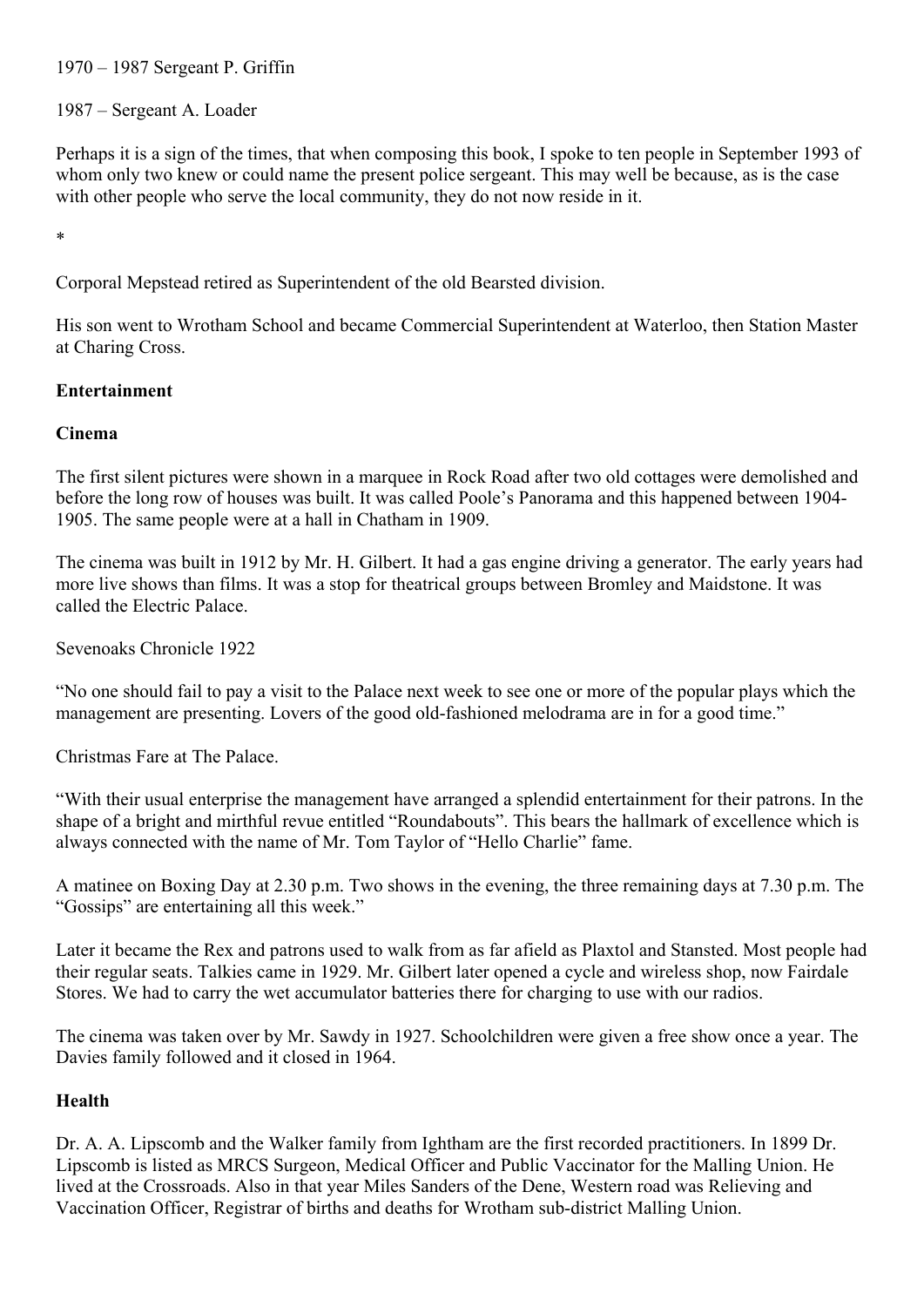The Ingleside property was sold 18 November 1926, presumably purchased by the Walkers and Dr. Ralph Green was the first resident doctor. Over the years many much loved and respected doctors have practised here, such that to single out any individual would be inappropriate. Newly opened in 1993 the village has the splendid Medical Centre at Quarry Hill. Well designed in Swedish style, it is an imposing building and represents a tremendous asset for our present doctors.

#### **The Borough Green Fire Brigade ( 1934 – )**

In 1934 the Borough Green Chamber of Trade expressed concern about the fire cover for the area. At the suggestion of Mr. Robert Cloke a Fire Brigade Committee was formed to raise funds by way of collections, dances and whist drives. Mr. Bob Bates from Seal Fire Brigade was involved in the training for the men. In the event of a fire a maroon was fired in Mr. Cloke's yard and equipment was loaded into one of his grocers vans. A 1921 Rolls Royce Silver Ghost was later seen advertised under a box number in a national daily. Mr. Cloke rang the editor and was able to obtain the address of the Lord Kemsley who had placed the advert. Robert and Richard Cloke, Bill Kennett and Harry Carter set off for Slough. £26 was the price reached after some bargaining with Lord Kemsley – the group had only £25. A dig in their pockets for halfcrowns and shillings made up the price. There was just enough petrol in the tank for the journey home!

Weighing two tons 17 cwt it had brakes on the rear two wheels only! Mr. Bonallack, a local coach builder, did the conversion work and the engine went into service on 5 November 1938. The crew sat sideways along the vehicle hanging on to straps with feet braced against the side. The appliance did valiant work throughout World War II, especially countering the effects of bombs dropped on West Malling Airfield and aiding stricken planes during the Battle of Britain.

From 1946 to 1964 the Fire Station was behind the houses opposite the Fox and Hounds, located between the KCC depot and the local mortuary. The station in Western Road was formally opened in January 1964. In 1945 the Silver Ghost was withdrawn from service. Although officially taken over by the National Fire Service, the men still tended to think of it as theirs. It was hidden for some time in a barn behind the Spring Tavern. It was brought out, cleaned and polished as a bridal car for Mr. and Mrs. Leslie Dryland at Wrotham Church. On the formation of the Kent Fire Brigade in 1948 the authority insisted that the engine be produced for disposal. It was taken away and simply vanished. Many efforts were made to trace it but in vain. Lesney Bros Ltd, the model car manufacturers, heard of the story and produced a scaled replica with the aid of drawings and photos. Although the original may have disappeared this miniature may be seen in many locations across the globe.

#### **Education**

The author has written a comprehensive book on Borough Green's schools. Entitled " A Friendly Glimpse" copies are still available. Events from World War II and other aspects of school and village life are there for the reading.

The Village Hall, built 1964-1965, is worth a story in itself – perhaps somebody will take on this task.

### **CHAPTER SIX Sports**

Both Borough Green Football and Cricket Clubs have played on the Recreation Ground since 1901. A tennis club also used the ground with grass courts. People enjoyed swimming and water polo at the school pool between 1912 and 1942. Borough Green Parish Council, formed in 1934, purchased the ground in 1935. The Borough Green Working Mens' Club was running a marathon race in 1912. In 1950 whilst the recreation ground was being levelled, football was played on the field by the A227 next to Tolsey Mead. Eight volunteers cut the entire pitch with hand lawnmowers! Before the war a team known as the Albions played there. It was once a hop garden and had a great many ridges.

In 1956 a total of sixty-two people gave voluntary labour to build the War Memorial Sports Pavillion on the Recreation Ground. Special mention should be made of names to represent all the volunteers: Harold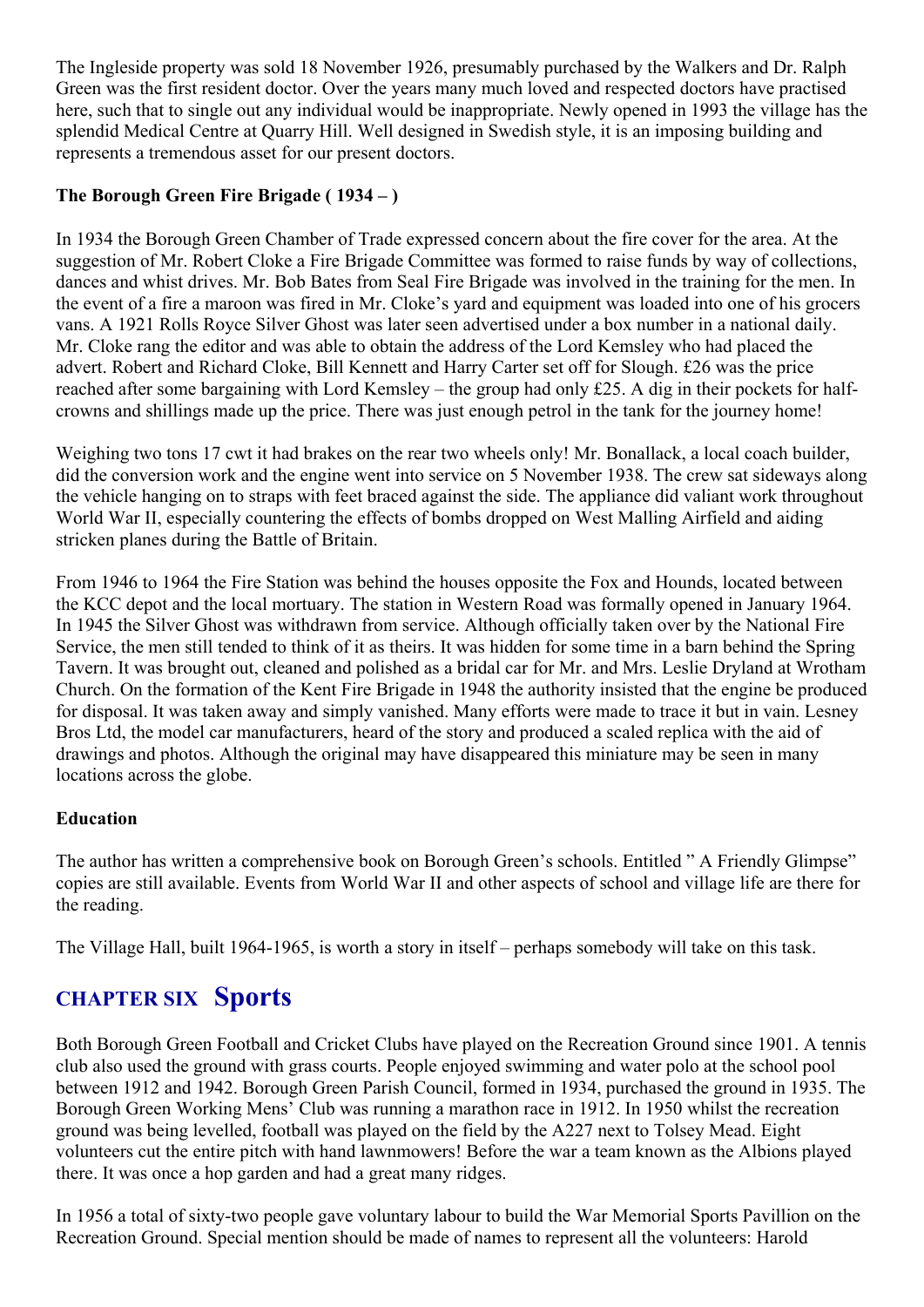Woodhams, Alfred Large, Dilla Higgins, Bill Broadmore and Frank Griggs. It is regrettable that neither the Churches nor the Parish Council have fully recognised the status of this building and have largely ignored the spirit in which it was engendered. It represents the thanks of those who returned safely and serves to remind us of those who gave their lives in two world wars. The bulk of the money was provided by the Borough Green Women's Institute. In 1957 some of the same people slaved on to build the Bowling Green. As a working secretary for both schemes, the author knows well the sacrifices involved and the satisfaction of seeing these large scale do-it-yourself tasks reach completion.



*Marathon race*

The Cricket Club held a fete on 2 August 1926, with surprisingly high prize money for the winners of 8s, 5s and 9s. For the mile race prizes were 10s, 6 s and 4 s. For the marathon race they were 1 10s, 1s and 10 s. This was open to a radius of five miles from Platt Memorial Hall and the associated trophy was called the Platt Cup. There were also four horse races round a large arena, open to contestants within a three mile radius of Borough Green itself. The likely damage sustained by the cricket outfield does not bear thinking about! The Children's Fancy Dress had an entrance fee of 3d. The author who was seven years of age at that time never had 3d in his pocket.

#### **The Brothers – a cricketing ballad 1915**

All the boys of Borough Green

Were playing at the ball

And Dan the captain of the team

Was smartest of them all.

The bowler sent the ball right up

At a tremendous pace

The bail flew and hit poor Dan

A fine smack in the face.

And while he bowed unto the ground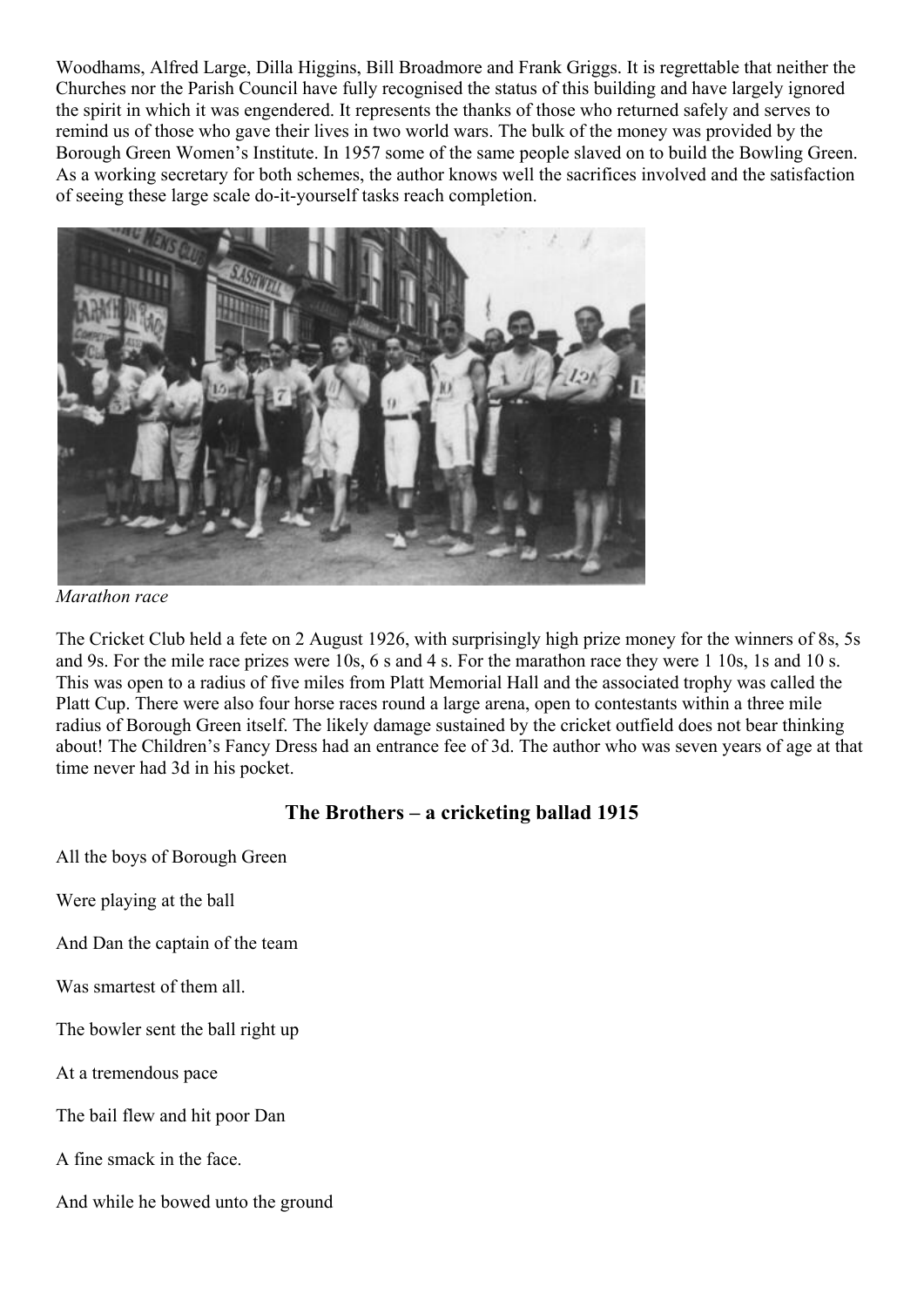And hopped about in woe

Which time the team looked on to see

The blood began to flow.

And while they all did ask of him

If he were better yet,

His brother George did turn about

And light a cigarette.

But like a valiant captain bold

Dan clean forgave his brother

Long may they live in Borough Green

Long may they love each other.

This poem was written by Miss Oxley. The Crowhurst family, the subjects of the poem, lived at Whiffens Farm and were stalwarts of the Cricket Club from the 1900s to the 1960s.

**Borough Green F.C.**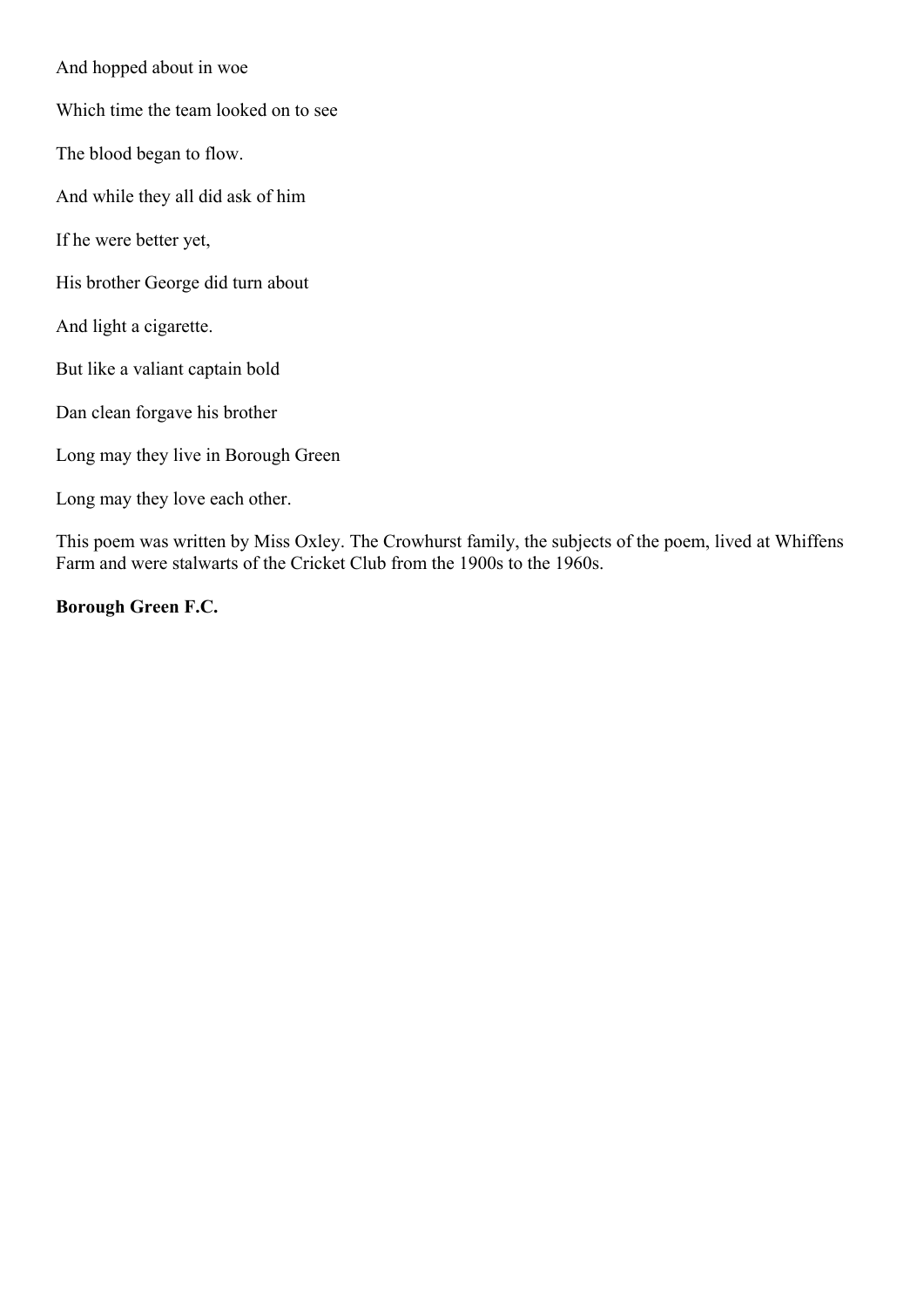

The team list for the photo from 1907 is as follows:

Back row: W. Lidstone, A. Higgins, F. Iggulden, C. Day, W. Ladd (Capt.), G. Fancett (Treas.), W. Mist, W. Pink (Hon. Sec.)

Middle Row: F. garland, F.Stedman, J. Higgins, A. Broad, H. Burren

Front row: R. Lowes, T. Ladd, C. Woodhams.

Outfits supplied by E. Atkins of Borough Green.

Early extracts from the Sevenoaks Chronicle

26 October 1901

G Company Volunteers (Westerham) vs Borough Green Blues

Imagine the journey to Westerham in those times by horse and cart!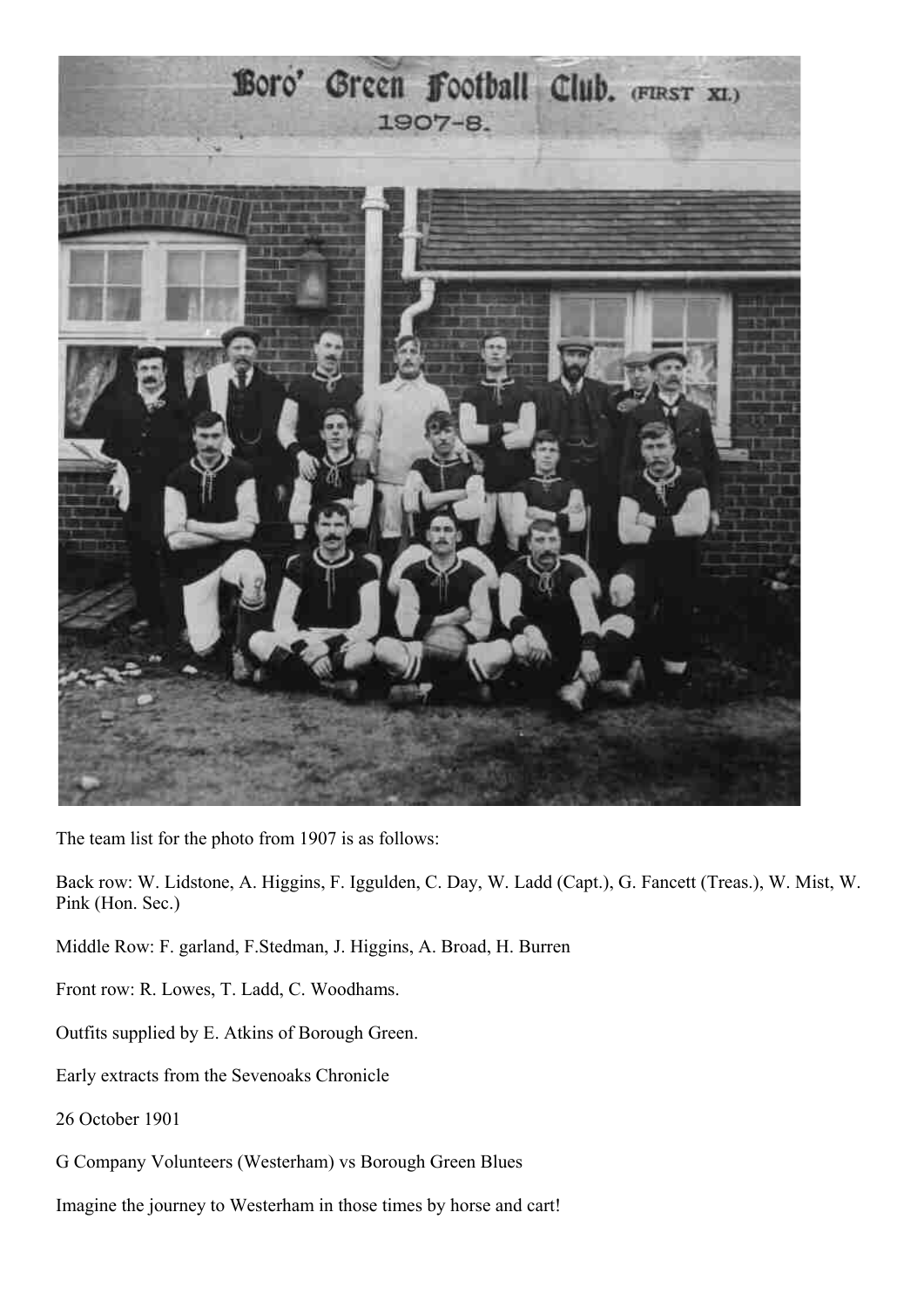(And the return journey after a few beers … and more on the way)

8 April 1905 Swanley United 2 – 1 Borough Green in the final of the Bradley Cup at Kingsdown.

Weds 29 September 1909

C. Day (goalkeeper), J. Higgins and T. Ladd played for Sevenoaks Representative League team against Arsenal Reserves: lost  $8 - 0!$ 

1 April 1929

Borough Green F.C. beat Otford United 4 – 2 in Sevenoaks Charity Cup Final. In the team were H. Woodhams, A. Bowen, A. Higgins, T. Seamark, E. Cooper, F. Higgins, J. Higgins, W. Higgins, J. Sharp, G. Hubble and G. Fuller.

## **Syren – Crampton – 1882**



Train at station

The photo of the train in the station was taken in 1882. It will be seen that there was then no living accommodation and the signals are on the platform.

There was a staff of ten and there are a few onlookers on the bridge.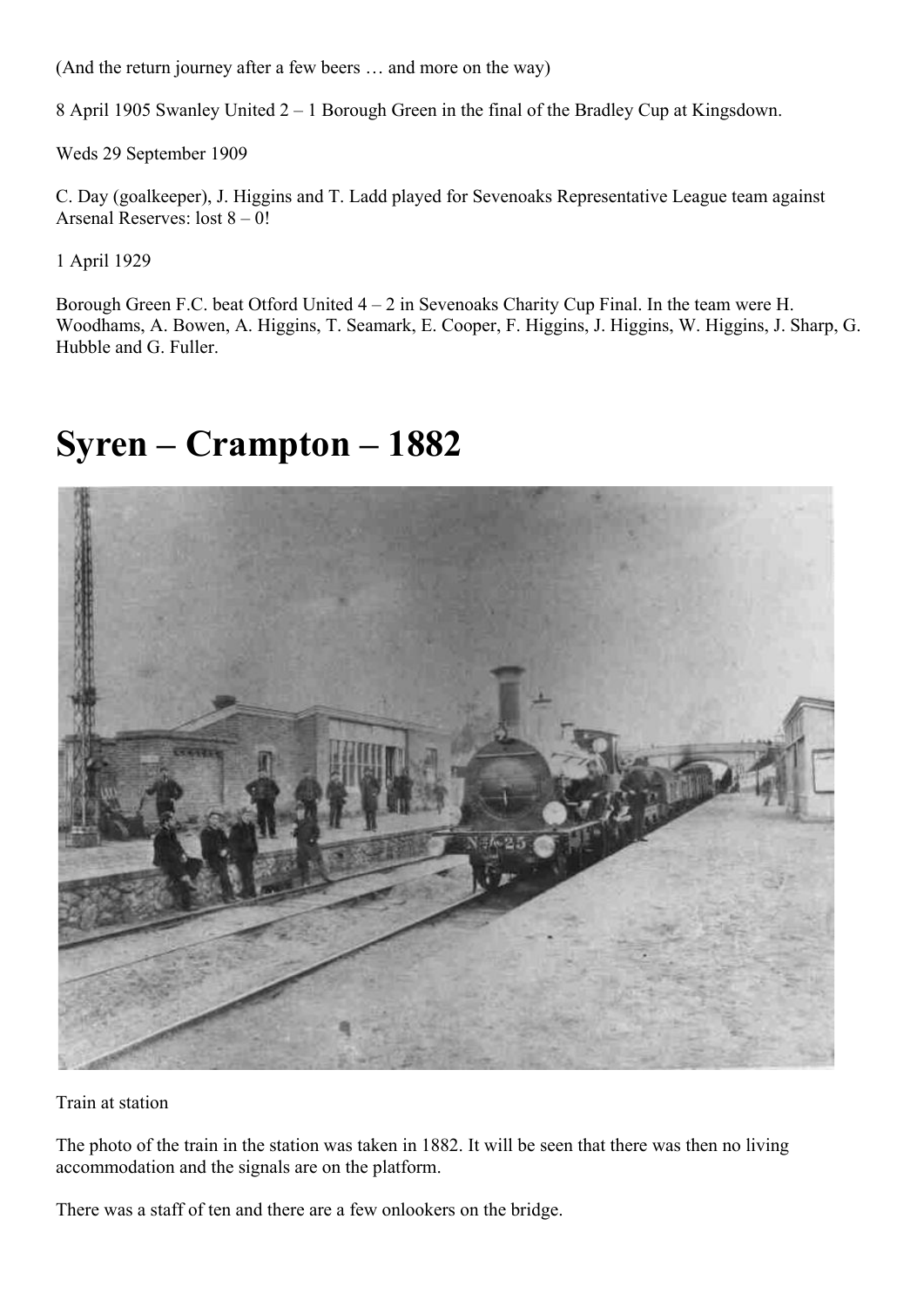The engine shown in the photo, No. 25, was originally bult in 1861-1862 by Hawthorn and Co. The designer was Crampton. It was then called the Syren. It was the first bogie train in the country built for express work. It ran badly however and damaged the permanent way.

The series resembles the Sondes class of tank having outside cylinders about midway along the engine, driving the tailing pair of coupled wheels.

As early as 1864 Martely (Loco superintendent) began altering them to 2-4-0 engines with inside cylinders. Rebuilt again in the 1880s – names were removed and numbers changed. Fireboxes were Cudworth type, wheels 5′ 6″ and cylinders 16 x 22

Superficially it looks like the engine you might find at Power house Museum. Follow this up the name Crampton on Wiki and you will see a series of locos attributed to Crampton.

. See<http://www.hambledon.co.uk/>for a review by Jonathan Clancey.

### **POSTSCRIPT**

Borough Green has many things in its favour, among them a primary school, nursery schools, School Parents Associations, Sunday School, Fellowship of Youth, Guides, Rangers, Venture Scouts, Cub Scouts, Brownies, Football, Cricket and Tennis clubs, British Red Cross, Young Wives Societies, Lepra, library, Women's Institutes, Keep Fit, British Legion, Parish Council, Woodvale Dancing, Borograds, Age Concern, Lunch Clubs, WRVS, Toc H, and lastly, Ballet, Bowls and Badminton. Missing from the list? … A BYPASS!

F.G.B. 1984